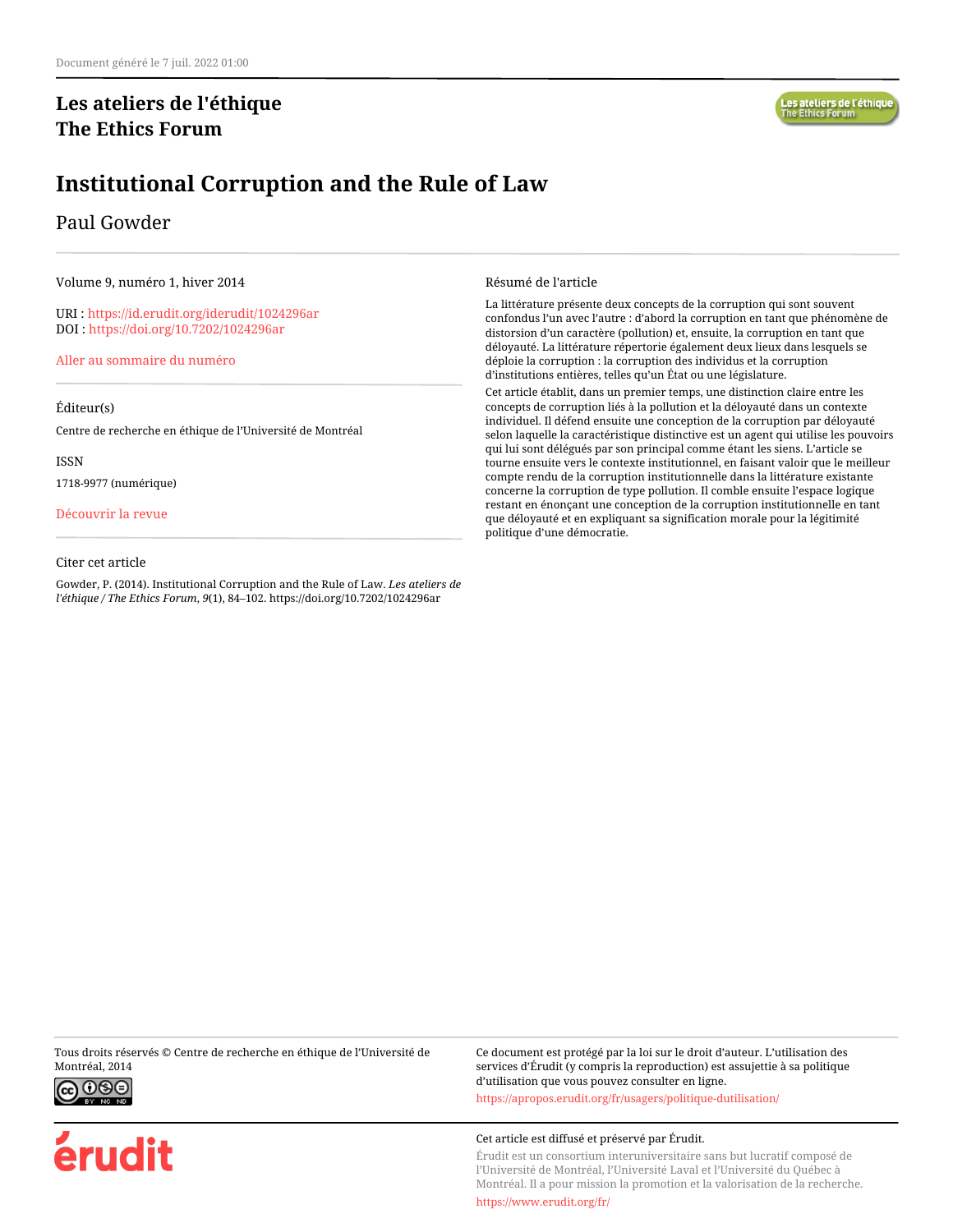# INSTITUTIONAL CORRUPTION AND THE RULE OF LAW 1

PAUL GOWDER UNIVERSITY OF IOWA

# **ABSTRACT:**

The literature contains two concepts of corruption which are often confused with one another: corruption as twisted character (pollution), and corruption as disloyalty. It also contains two sites for corruption: the corruption of individuals, and the corruption of entire institutions such as a state or a legislature.

This paper first draws a clear distinction between the pollution and disloyalty concepts of corruption in the individual context, and then defends a conception of disloyalty corruption according to which the distinguishing feature is an agent who uses powers delegated to her from her principal as her own. Then, the paper shifts gears to the institutional context, arguing that the best account of institutional corruption in the extant literature is of the pollution kind. It then fills the remaining logical space by laying out a conception of institutional corruption as disloyalty and explaining its moral significance for the political legitimacy of a democracy.

# **RÉSUMÉ :**

La littérature présente deux concepts de la corruption qui sont souvent confondus l'un avec l'autre : d'abord la corruption en tant que phénomène de distorsion d'un caractère (pollution) et, ensuite, la corruption en tant que déloyauté. La littérature répertorie également deux lieux dans lesquels se déploie la corruption : la corruption des individus et la corruption d'institutions entières, telles qu'un État ou une législature.

Cet article établit, dans un premier temps, une distinction claire entre les concepts de corruption liés à la pollution et la déloyauté dans un contexte individuel. Il défend ensuite une conception de la corruption par déloyauté selon laquelle la caractéristique distinctive est un agent qui utilise les pouvoirs qui lui sont délégués par son principal comme étant les siens. L'article se tourne ensuite vers le contexte institutionnel, en faisant valoir que le meilleur compte rendu de la corruption institutionnelle dans la littérature existante concerne la corruption de type pollution. Il comble ensuite l'espace logique restant en énonçant une conception de la corruption institutionnelle en tant que déloyauté et en expliquant sa signification morale pour la légitimité politique d'une démocratie.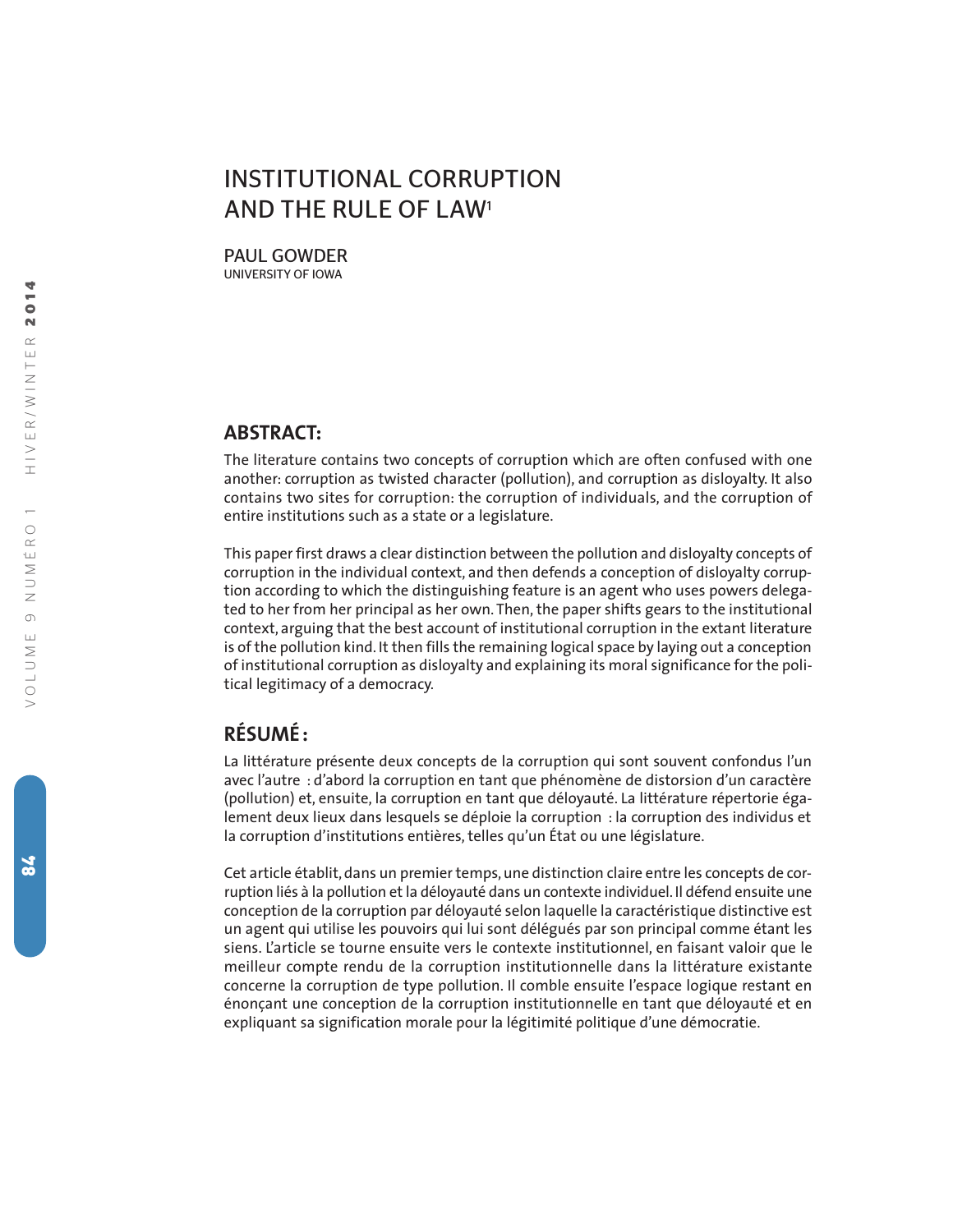*But it has perhaps been wearisome to you, who, before I said a word, knew all about his venality. However, he calls it friendship and amity; and only just now he spoke of "the man who taunts me with the friendship of Alexander." I taunt you with the friendship of Alexander! Where did you get it? How did you earn it? I am not out of my mind, and I would never call you the friend either of Philip or Alexander, unless we are to call a harvester or other hired laborer the friend of the man who pays him for his job. But it is not so. How could it be? Far from it! I call you Philip's hireling of yesterday, and Alexander's hireling of today, and so does every man in this Assembly.* - Demosthenes<sup>2</sup>

In recent years, Dennis Thompson, Larry Lessig and others have articulated the concept of "institutional corruption," characterized, on Lessig's account, by improper organizational dependencies. In this paper, I propose to reveal a different face of institutional corruption, and its relevance for democracy and the rule of law.

The analysis proceeds through several steps. First, I argue that our existing concept of corruption in the individual context is actually two concepts. There is a moralized conception of corruption as transactional disloyalty, which I say is "moralized" because we ordinarily attribute moral blame to the agent who engages in actions that are corrupt in this sense; it is *pro tanto* blameworthy it requires some novel argument to make any particular case not blameworthy. And there is a non-moralized conception of corruption as pollution, tainting by some external force; it is *pro tanto* not blameworthy. The disloyalty concept of corruption is about an agent's *actions*, the tainting concept about the influences on an agent's *character*. And the disloyalty and tainting conceptions of individual corruption trigger distinct social responses: someone who is corrupt in the disloyalty sense is punished, someone who is corrupt in the tainting sense is treated.

Second, I suggest that the existing scholarly literature contains a compelling non-moralized conception of institutional corruption, in the form of Lessig's "dependence conception," but does not contain a plausible moralized conception. I develop one, centering on the idea that an institutionally corrupt state in the moral sense is one whose institutions *de jure* or *de facto* permit public officials to treat the power of the state as their own.

Third, I explain the significance of moralized conceptions in the institutional context. While dependence corruption is a sufficient reason to carry out political reforms (the institutional equivalent to individual treatment), the presence of institutional corruption in the moralized sense suggests deeper failings in a democratic system: such corruption is inconsistent with popular sovereignty and the rule of law. A state that contains it to a substantial degree may lose its legitimate entitlement to power.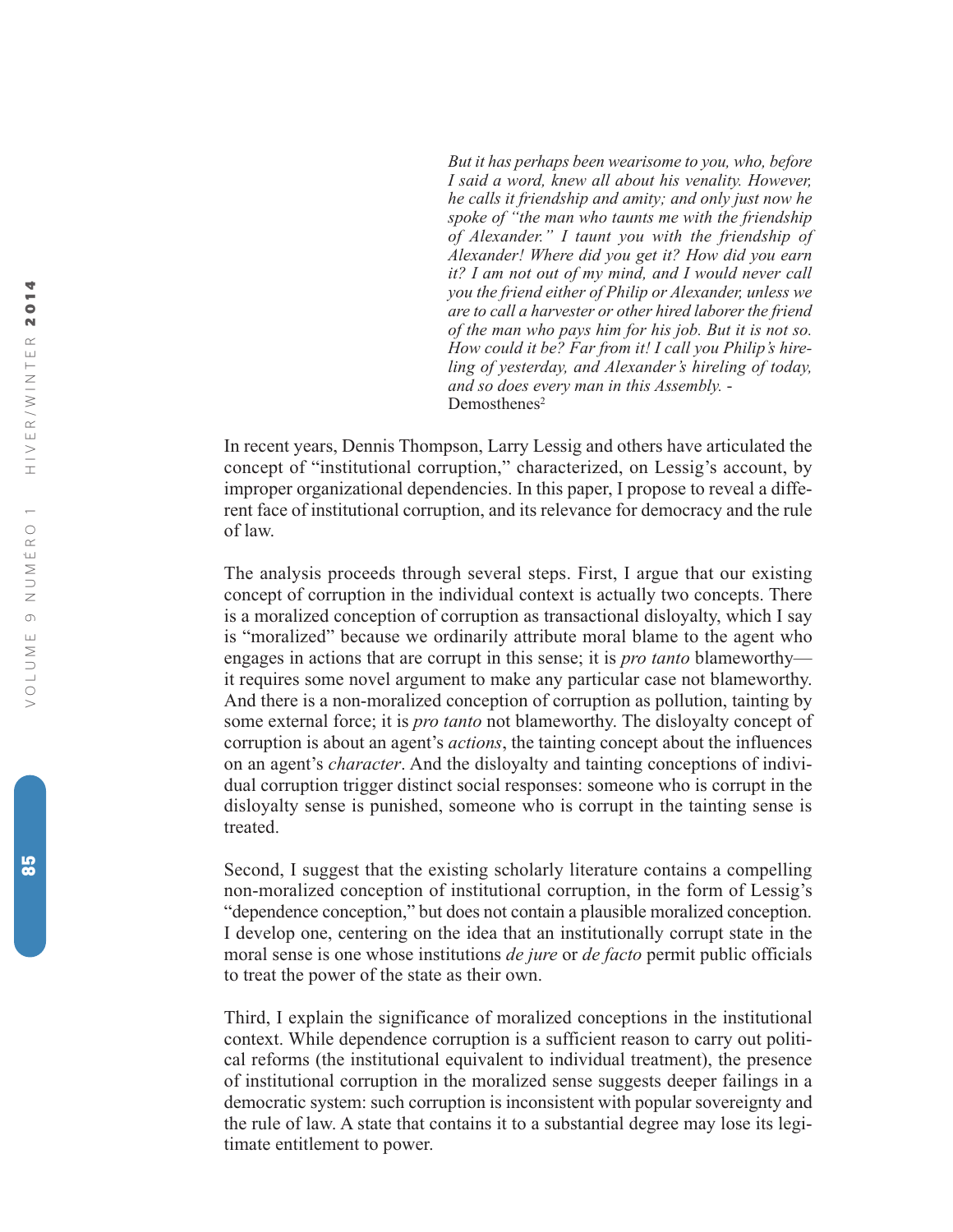## **INDIVIDUAL CORRUPTION: POLLUTION OR DISLOYALTY?**

The literature on the concept of corruption has been distorted ("corrupted," even) by an equivocation between two notions that, in ordinary language, come under the same head. On the one hand is what I will call a tainting, or heteronomy, conception of corruption. On this conception, the corrupt individual has had his or her will or character twisted by some external influence; s/he has been *polluted*.3 On the other is the notion of corrupt conduct, exemplified by bribe-taking, which is a form of disloyalty. Scholars have recognized these two ideas, but ordinarily suppose that they are both different faces of one thing;<sup>4</sup> here, I shall suggest that they're really two things, which can, but need not, be present in the same person or transaction.

The tainting sense of corruption is the one at play in Lord Acton's "power tends to corrupt, and absolute power corrupts absolutely." Acton isn't saying, here, that the one with power sells that power, in the bribe-taking sense of corruption, to the highest bidder. Indeed, the notion seems superfluous: if you have absolute power, you don't need to trade favors for money. You have soldiers to get you money. Unsurprisingly, the tyrant through history, from the Thirty in Athens through Hitler, has preferred to expropriate rather than bargain. Rather, Lord Acton is saying that the soul of the one with power is polluted, warped, by that power.

This tainting sense of the notion of corruption dominates book 9 of Plato's *Republic*: the best government devolves into oligarchy in virtue of breeding errors (!) which allow inferior characters to enter into power. Notice that Plato's story moves from the individual corruption of the souls of those who take office to the institutional corruption of the state under their rule—a causal sequence that is typical of *Republic*'s famous state-soul analogy, but is not unique to Plato. Similar accounts of the pollution of political communities and the souls of those who lead them can be found in book 8 of Montesquieu's *Spirit of the Laws* and in Machiavelli's *Discourses*.

Money often features in these accounts (as in Plato's), but when it does, it's the corruption of the soul by the desire for money, which leads to all kinds of moneymotivated misconduct, not just the bribe-taking associated with the second sense of corruption. And things other than money can also drive this kind of corruption. For example, we might describe a heroin addict as corrupted by the drug: her character and motivational structure have been warped by the desire for the drug; as a result, her will is no longer her own: she has become profoundly heteronomous.

Importantly, there need not be anything morally blameworthy about this kind of corruption. One's soul might become corrupted through no fault of one's own. For example, we often say that a child is "spoiled" (that is, corrupted) by overly permissive or protective parents. This kind of corruption might, on the folk psychological account of the process, ruin the child's character later in life, making him weak, needy, dependent, demanding—but this isn't really the child's fault: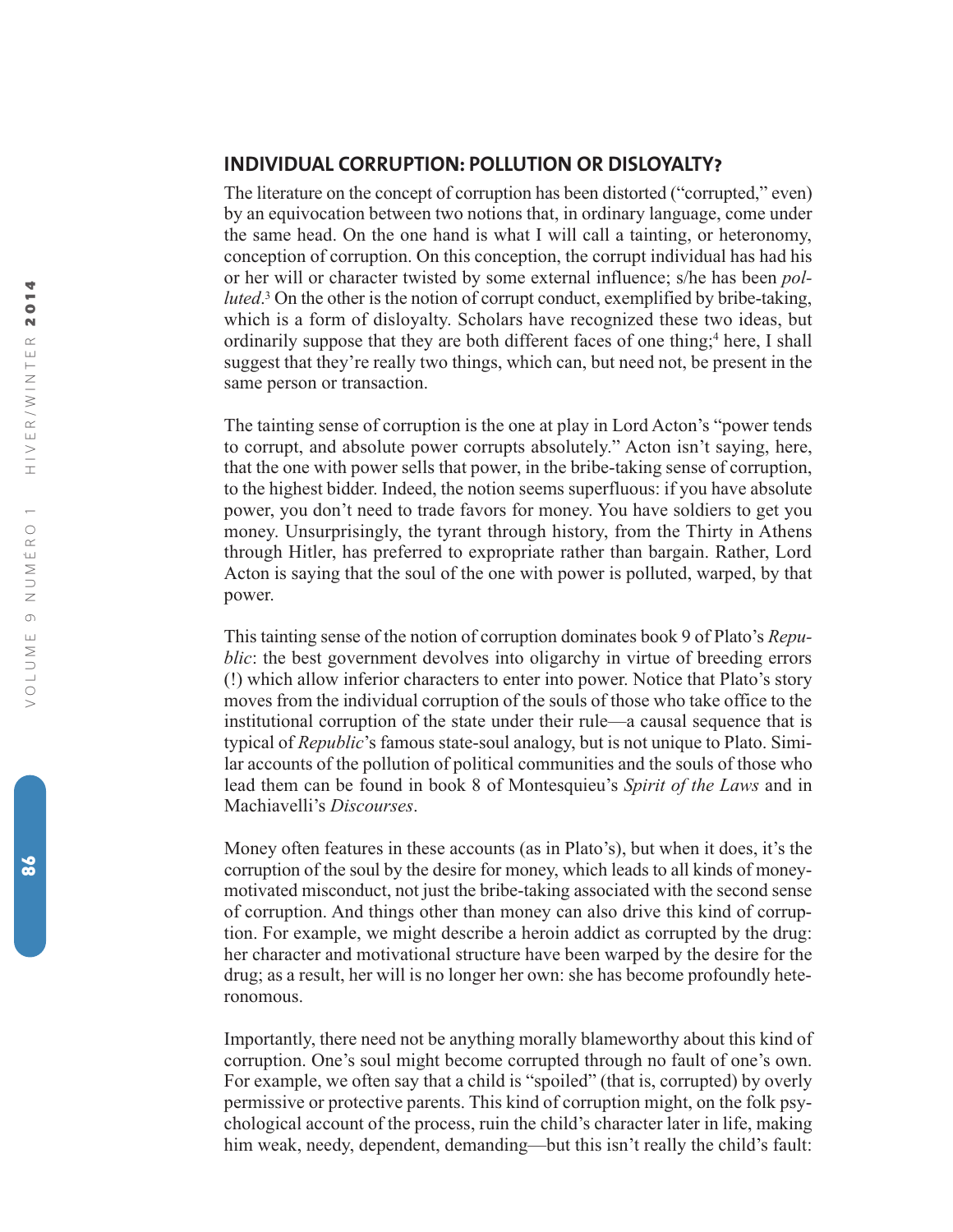it's something someone else did to him. <sup>5</sup> And the appropriate response to the child or adult who has been thus corrupted (as with the heroin addict) isn't punishment but therapy, treatment, an organized effort to remove the corrupting influence from his soul.

The disloyalty sense of corruption should be, but often is not, kept distinct from the tainting sense. <sup>6</sup> The "corrupt cop" is disloyal, as are Hesiod's βασιληας δωροφάγος7 who issue corrupt judgments. Neither need be polluted; we're not primarily concerned with the state of their souls but with the wickedness of their behavior. The quintessential form of disloyal corruption is government bribetaking: an official betrays his public duties for money. (In the next subsection I will generalize this conception to other forms of what I will call "transactional" disloyalty," but for now, let us assume we just mean bribe-taking.) And that behavior need not represent anything about his character as a whole: a cop might succumb to the temptation to take just one bribe, and otherwise be an exemplary citizen in her public and private life.

This kind of corruption is always a *pro tanto* wrongful act. By "pro tanto wrongful," I mean that ordinarily we will say that the bribe-taking sort of corruption is morally blamable. There might be reasons to surrender that judgment in an individual case—the blamability of bribe-taking corruption is defeasible—but the burden of persuasion is on the person who wants to redeem the act. And, in consequence, the remedy for bribe-taking corruption isn't treatment or therapy, it's punishment. The corrupt cop hasn't had the autonomy of his will overthrown by some kind of external influence. Bribe taking is an intentional act: we ordinarily attribute moral responsibility to those who do it.

Of course, the two flavors of corruption aren't wholly independent. It's very plausible to think that someone's character might be corrupted by a habit of bribe-taking (an implication of the general Aristotelian proposition that one's character is primarily composed of one's habitual behaviors); it's also plausible to think that someone with a twisted soul is more likely to take bribes. <sup>8</sup> And we might easily think that a community or organization as a whole could be warped by a widespread practice of bribe-taking. <sup>9</sup> But these are contingent, rather than necessary, facts about any particular person or social arrangement. It is possible to take just one bribe; it is also possible to be twisted in ways that don't implicate the notions of bribe-taking or disloyalty. Yet scholars routinely merge the two ideas together; Underkuffler, to give the most recent example, gives a conception of corruption as a whole as a form of tainted character that always comes attached to moral blame and captures the intuitive core of corrupt acts like bribetaking.10 But this is a mistake: twistedness may be (contingently) causally related to blameworthy acts including, but not limited to, bribe-taking, but they are conceptually distinct and there is no necessary relationship between the two.11

In the remainder of the first half of this paper, I set aside the tainting kind of corruption to draw out the individual version of the disloyalty kind. The object of the exercise is to provide a base for discussing, in the second half of the paper, how disloyalty-corruption might be transposed to the institutional context.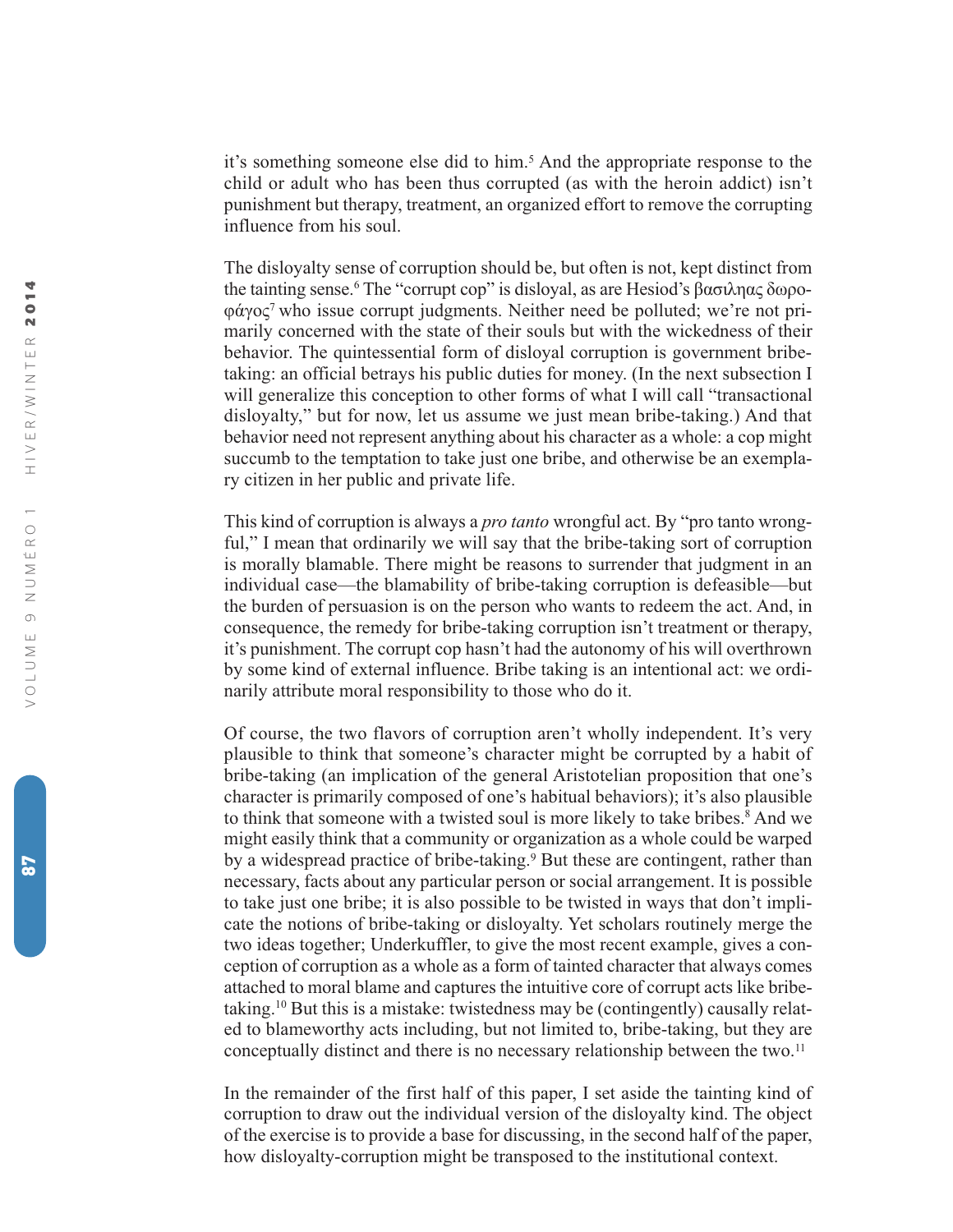## **MORALIZED INDIVIDUAL CORRUPTION AS TRANSACTIONAL DISLOYALTY**

Begin with a paradigm case of individual corruption in the bribe-taking sense.12 Alice is an income tax collector employed by her government. She learns that Barry has lied about his income, and calls him in for an audit. Barry happens to be the director of admissions at Yale University, and he offers to see to it that Alice's son is admitted to the freshman class if she buries the evidence of his tax evasion. Alice agrees.

Obviously, Alice's behavior is corrupt. (So is Barry's, but I will focus on Alice.) She has sold the powers of her official position for personal gain. But what's wrong with it?

I would like to suggest that Alice has committed a kind of *theft*. She's stolen the property of the government, in the sense that she's taken her official powers, which are entrusted to her for public purposes and in pursuit of the public good, and converted them to her own use. She treats, that is, her official powers as her own property.

To see that this is an accurate expression of our intuitions about what's wrong with Alice's bribe-taking, compare her to Carol. Carol is not an employee of the tax collection agency, she's a tax farmer, like those in use in *Ancien régime* France and many other countries on the Continent up to the 18<sup>th</sup> century.<sup>13</sup> She has purchased the right to collect taxes from the government, and is entitled by the terms of that purchase to keep what she can collect. When Carol meets Barry and agrees to forget about Barry's tax debt in exchange for preferential university admissions, she is, intuitively, *not* doing anything wrong. The power to collect taxes from Barry isn't someone else's, it's her personal right, which she has purchased, fair and square, from the government. That power being her personal property, she's free to trade it however she pleases in the marketplace, and if her son's admission to Yale is worth more to her than the amount of money that she would otherwise receive from Barry, there are no moral or legal reasons for her not to take the deal.<sup>14</sup>

With this intuition tentatively in place, it is now necessary to further interrogate the idea of using someone else's property as one's own. What is it about Alice's bribe-taking that feels so much like theft?

We can easily isolate several things that are irrelevant. First, it's not relevant that Alice receives a personal benefit from her bribe-taking; we can easily substitute a case where what she receives is wholly altruistic ("forget about my tax fraud and I'll go volunteer in this hospital for a year")<sup>15</sup>. Second, the particular form of currency that Alice receives isn't relevant: she could get money, she could get college admission for her child, she could have a building named after her—it's still corruption.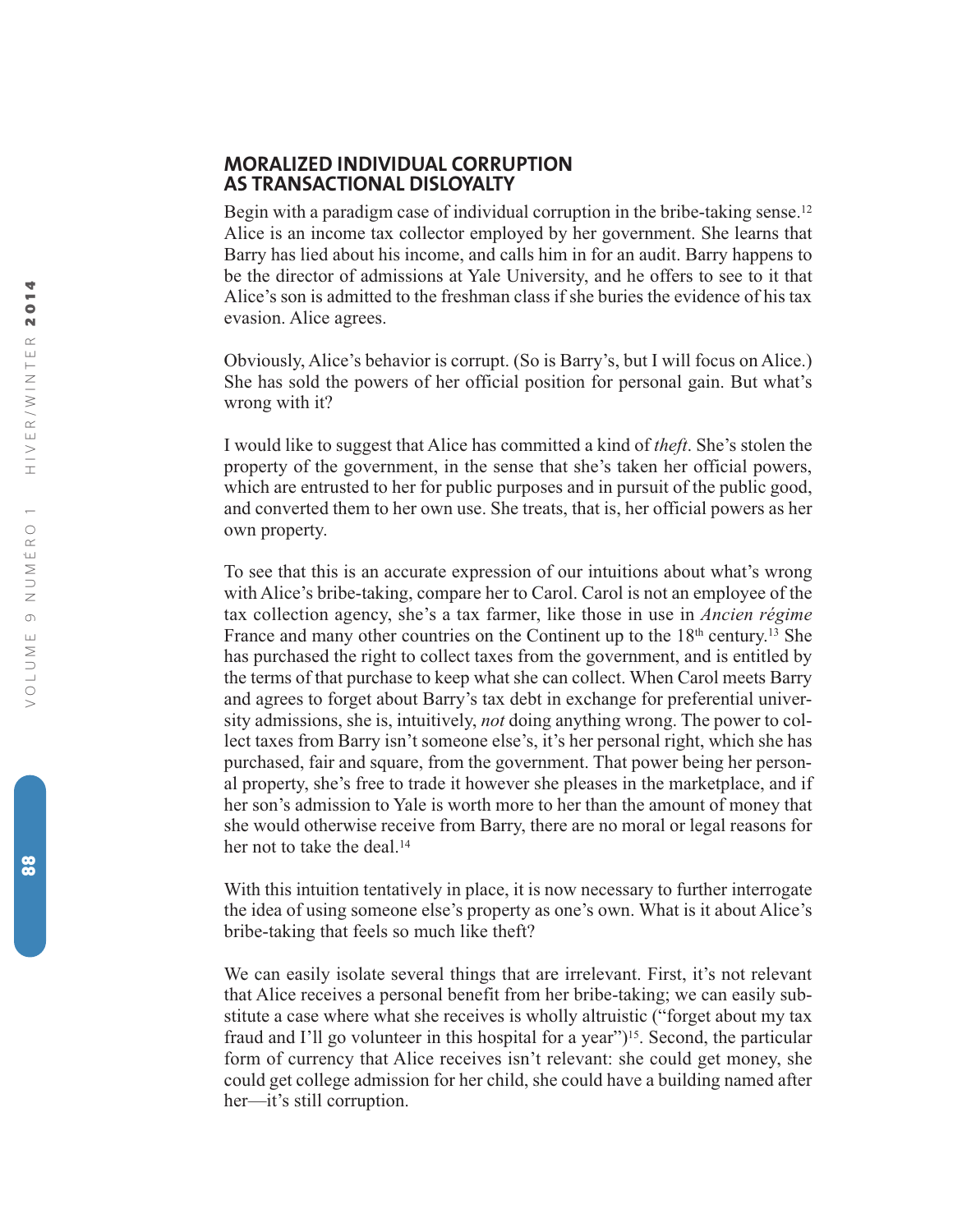Rather, what seems to be key here is the kind of relationship that Alice has with the government, and with the official powers that the government has delegated (not granted) to her. In legal (and economic) jargon, Alice is an *agent*, and the government is the *principal*. The defining feature of a principal-agent relationship is that the principal gives the agent *authority*—the power to carry out actions in the principal's name—which is to be used for the principal.

The key idea is "for the principal": the authority delegated to the agent is not the agent's to use however she or he wants. "For the principal" encompasses a wide but not limitless scope of variation.<sup>16</sup> Sometimes "for the principal" means "according to the principal's commands"—in the most basic kind of employeremployee relationship, the duty of the employee is just to do what he's told and those commands can be more or less abstract, depending on the extent to which the principal is to use her own judgment to carry out the employer's stated goals ("maximize the value of my stock portfolio"), or just to complete discrete tasks ("pick these berries and carry them to the barn"). Other times, "for the principal" means "in order to serve ends that we attribute to the principal" or "in the principal's best interests," regardless of what the principal says she or he wants (or when the principal is an entity that can't give commands except through agents, like a corporation)—for example, we can conceive of the guardian of a child or an incompetent person as an agent of that person, delegated the authority to conduct the principal's affairs according to the agent's best judgment of the principal's interests.<sup>17</sup>

Whatever "for the principal" means in a given case, it clearly doesn't mean "for the satisfaction of the personal preferences, interests, or whims of the agent." In this sense, an agent who uses her authority for her own ends, even if they're altruistic, does engage in a kind of stealing: she takes something rightfully owned (in the sense that the owner of something is entitled to receive the benefits of that thing) by another and uses it to serve ends not encompassed by the true owner. For example, in ordinary English, it's admissible to say that an employee who starts an internet side-business from the office, using his employer's equipment and during time for which he is being paid a salary, has stolen the time and the use of the equipment from his employer.

So far, it looks like the principal-agent relationship is all burden for the agent and no benefit; it even looks like I've said that the agent is a thief if she manages to get any personal benefit out of the relationship. But this isn't right: obviously, nobody would ever willingly serve as an agent if the relationship were so onesided. And this is why, typically, agency relationships are established by contract, for compensation. The principal and the agent agree on the ways in which the agent's preferences are to be served by the relationship, and these are the incentive to get the agent to assume an obligation of loyalty to the principal. Compensation comes in many forms (including, *inter alia*, salaries, tips from third parties, commissions, perks like the personal use of a company car, etc.), and is sometimes implicit, drawing on shared social customs, general legal ideas, practices in a given industry, etc.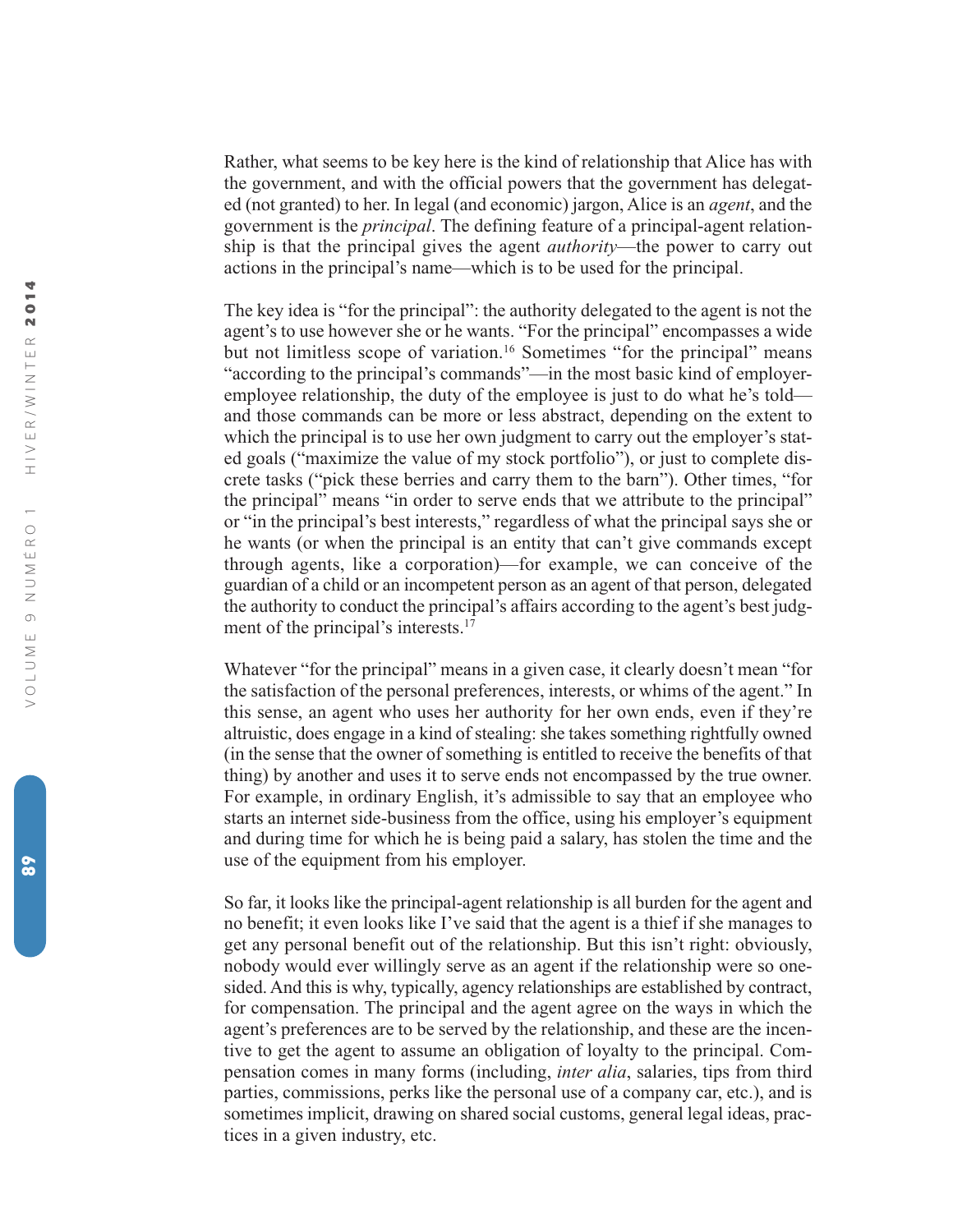We now have a schematic description of the principal-agent relationship: a principal delegates authority to an agent, where the authority is to be used for the principal, and, in exchange for taking on the obligation to act for the principal, the agent receives compensation, which is specified by the terms of the agreement, or by shared norms governing the parties.

That schematic allows us to see where Alice went wrong in our initial example: she didn't use her authority for her principal, the government. She used it for herself (or her son), without the (actual or attributed) agreement of the principal per her compensation scheme.

And that is what I mean by saying that Alice used the authority of the government as her own. If Alice, like Carol, *owned* the right to receive taxation, she would be entitled to use it to serve her own preferences, whatever those preferences might be (absent some other principle barring it). The extent to which Carol is allowed to serve her own preferences with the power to collect taxes isn't specified by some preexisting compensation agreement, but is importantly open-ended, and that's what it means to have some power for *one's own*: one has an open-ended entitlement to use it in whatever way one wants. So, the distinction between Alice and Carol is that Alice has a power which is only to be used either to serve the government, or to obtain compensation that the government's agreed to; Carol has a general-use power.

The conversion of a principal's power—the use of one's principal's property or authority as one's own—appears to be a necessary condition for classifying some act as corrupt in the disloyalty sense. We can test this against the most classic cases of corruption. A football player who takes a kickback from a gambler to throw the game counts as corrupt because she's converting the authority of her license to participate on the team, which was delegated to her so that she may pursue the team's interest in winning. Similarly, a legislator who sells his vote is corrupt, because he uses the authority delegated to him by the *demos*, but not for the *demos*. On the other hand, a politician who changes his legislative vote in order to win electoral votes is not corrupt, because an implicit condition of the agency agreement between the legislator and the *demos* is that the legislator is allowed to use his vote to win the support of constituents, and hence get compensation in the form of the status and salary of the office—it's a use of authority contemplated by the relationship.

However, such conversion can't be a *sufficient* condition. There are many cases of agents converting their authority that we would not describe as corruption. For example, the delivery person who takes the company vehicle to go drag racing clearly is converting his authorization to use his employer's property, but isn't engaging in *corruption*. The same goes for the police officer who abuses her public powers by harassing her personal enemies. Both of those wrongdoers are offending against morality as well as (in every state of which I'm aware) law, but they're not engaging in corruption. In our ordinary use of the term, to mere malfeasance of office, bribe-taking as the quintessential case of corruption adds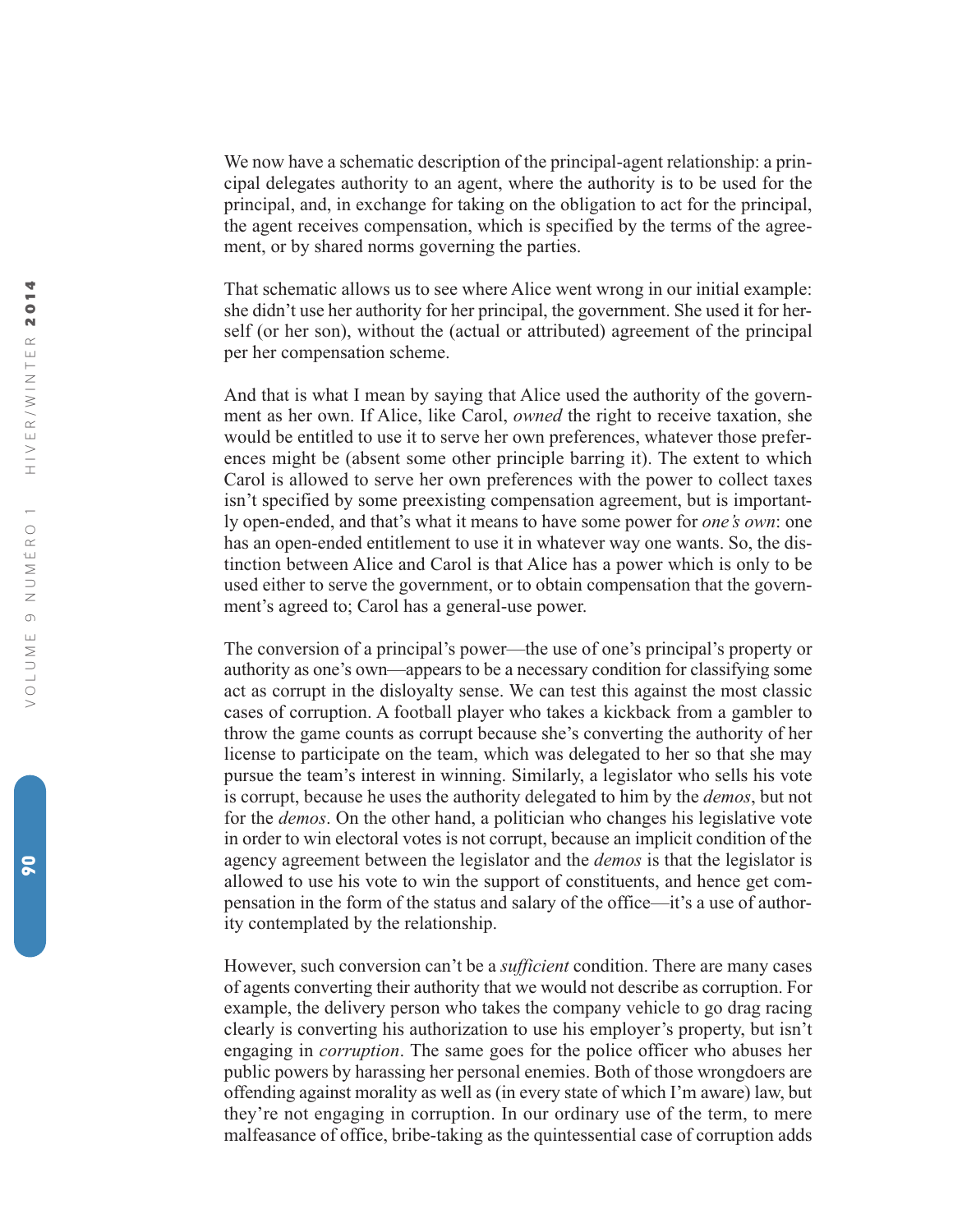a relational element: the corrupt agent exchanges his relationship with his principal for a relationship with someone else. And the way in which the corrupt agent uses the property of his principal as his own is *transactional*: she makes use of the principal's authority to conduct a personal transaction with some third party, a transaction for himself or for someone else rather than for the principal; in doing so, his loyalty to his principal is undermined and at least partially transferred to that other person.

This final idea gives us individual corruption as disloyalty: a property of the actions of agents, such that an agent's action is disloyalty-corrupt when 1) she treats the authority delegated to her by her principal as her own, by using that authority other than for the principal or in pursuit of the agent's compensation as ordinarily understood by the principal and agent to be built into the relationship, and 2) does so as part of a transaction with some third party in which she betrays her loyalty to the principal.18 This kind of corruption is *pro tanto* morally wrong, because we value loyalty and suppose that it is a virtue, but any specific act of corruption may be more or less wrong, depending on the moral value of the agency relationship that has been betrayed: a public official who violates the trust of a legitimate democracy or a doctor who takes bribes to neglect her patients is extremely blameworthy; a mafia hit man who becomes a snitch for money may not be blameworthy at all.

Of course, this isn't terribly novel material. Scholars have been debating what exactly corruption is for decades. Fortunately for me, Laura Underkuffler has written a book comprehensively reviewing the major streams of argument and criticizing them.19 I will take a moment to discuss how this conception avoids her main lines of criticism.

Against conceptions of corruption that build the moral idea of corruption out of the violation of legal entitlements, Underkuffler points out that we can have violations of legal entitlements that are not wrongful, if the law itself is morally objectionable.20 Even though my account of corruption draws on legal concepts, and depends on the violation of some entitlement (of the principal, to having the authority she delegates used for her), it is not subject to this objection, because nothing in my account requires that the entitlements be legal entitlements. We can conceive of a legal kind of corruption, in which an agent uses the principal's authority as her own, and we say that the authority in question is "the principal's" because the law designates it as such. Such law-corruption is *pro tanto* wrongful to the extent legal entitlements track forms of loyalty that we have reason to value, such as promise-keeping, loyalty to employers or governments, etc. Alternatively, we can conceive of a moral kind of corruption, in which an agent uses the principal's authority as her own, and we say that the authority is rightfully the principal's because the principal has a moral entitlement to it. Such moral corruption may or may not be against the law.21 On the conception articulated in this paper, disloyalty-corruption is a form of transaction and relationship that can be discovered in the moral domain or the legal.22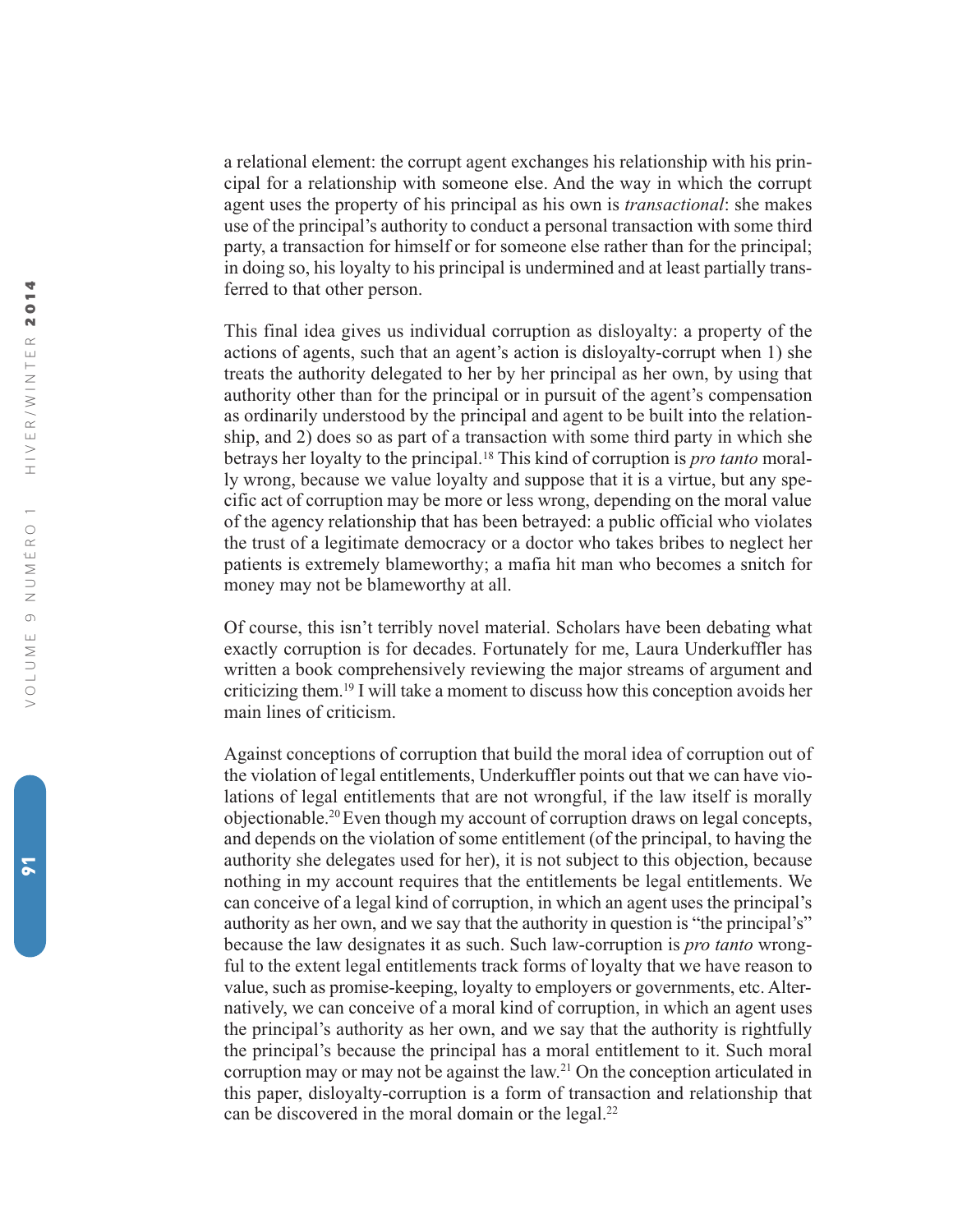Moreover, while Underkuffler is right to argue that the concept of (disloyalty-) corruption inherently implies moral condemnation, she misses that this condemnation is merely *pro tanto*: the corruption of an act always gives some reason not to do that act, but the reason can be outweighed by other moral reasons in appropriate situations.23 To see the defeasibility of the moral condemnation of disloyalty-corruption, consider an extreme example. Suppose a Nazi official takes a bribe from a Jewish family to free them from a death camp. The act is corrupt. It has to be. Bribe-taking by a public official is the central case of corruption; if anything is corrupt, that is. But being corrupt doesn't make it evil. Because Nazi Germany can't generate legitimate claims to its officials' loyalty, and because of the overriding moral importance of not participating in genocide, the bribed Nazi's corruption is positively laudable. The *pro tanto* wrongness of corruption has been totally overridden.

Yet, Underkuffler might object, that example actually seems to suggest that I'm wrong to say that disloyalty corruption is only *pro tanto* blamable. After all, intuitively, surely the official who only releases Jews when bribed does *something* wrong. To answer this point, I submit that even if one shares that intuition, we can explain it from corruption-independent moral principles, such that it does not require the conclusion that corruption is more than *pro tanto* blamable.

Consider an alternate case: the *whimsical Nazi*. The whimsical Nazi frees Jews for wholly arbitrary reasons, say, by rolling dice. The whimsical Nazi isn't corrupt on my definition (there's no transactional element), and doesn't look like a bribe-taker. Yet we should still have a strong intuition that the whimsical Nazi is doing wrong, and we can explain it from all the major moral perspectives and see that it is the same intuition that applies to the bribed Nazi. For a utilitarian, it's not wrong for the whimsical Nazi to free the lucky Jews or the bribed Nazi to free Jews who pay; the real wrong is the *failure* to free the unlucky or nonbribing Jews. For a Kantian, the bribed and whimsical Nazis free the Jews for the wrong reasons: they're supposed to free them from a recognition that it's morally wrong to murder them, not from pecuniary or random motives. Similarly, for a Humean or virtue ethicist, the bribed and whimsical Nazis are supposed to free the Jews out of a sympathy for the wrong done them, not out of avarice or caprice. None of these general moral critiques of the bribed and whimsical Nazis have anything to do with corruption, and do nothing to undermine the proposition that the bribed Nazis corruption, standing alone, is virtuous.

We now have the analytic tools in hand to put the tainting/disloyalty typology to work in understanding institutional corruption.

# **INSTITUTIONAL CORRUPTION: EXTENDING THE TYPOLOGY**

In recent years, there has been growing interest in a notion of "institutional corruption," a kind of corruption that is a property not of individuals but of political, economic, or social organizations. A legislature like the U.S. Congress, for example, might be said to be institutionally corrupt in virtue of the relationship between campaign finance and the ability to get elected, and this might be true independent of whether we can say that any individual member of or candidate for Congress is corrupt.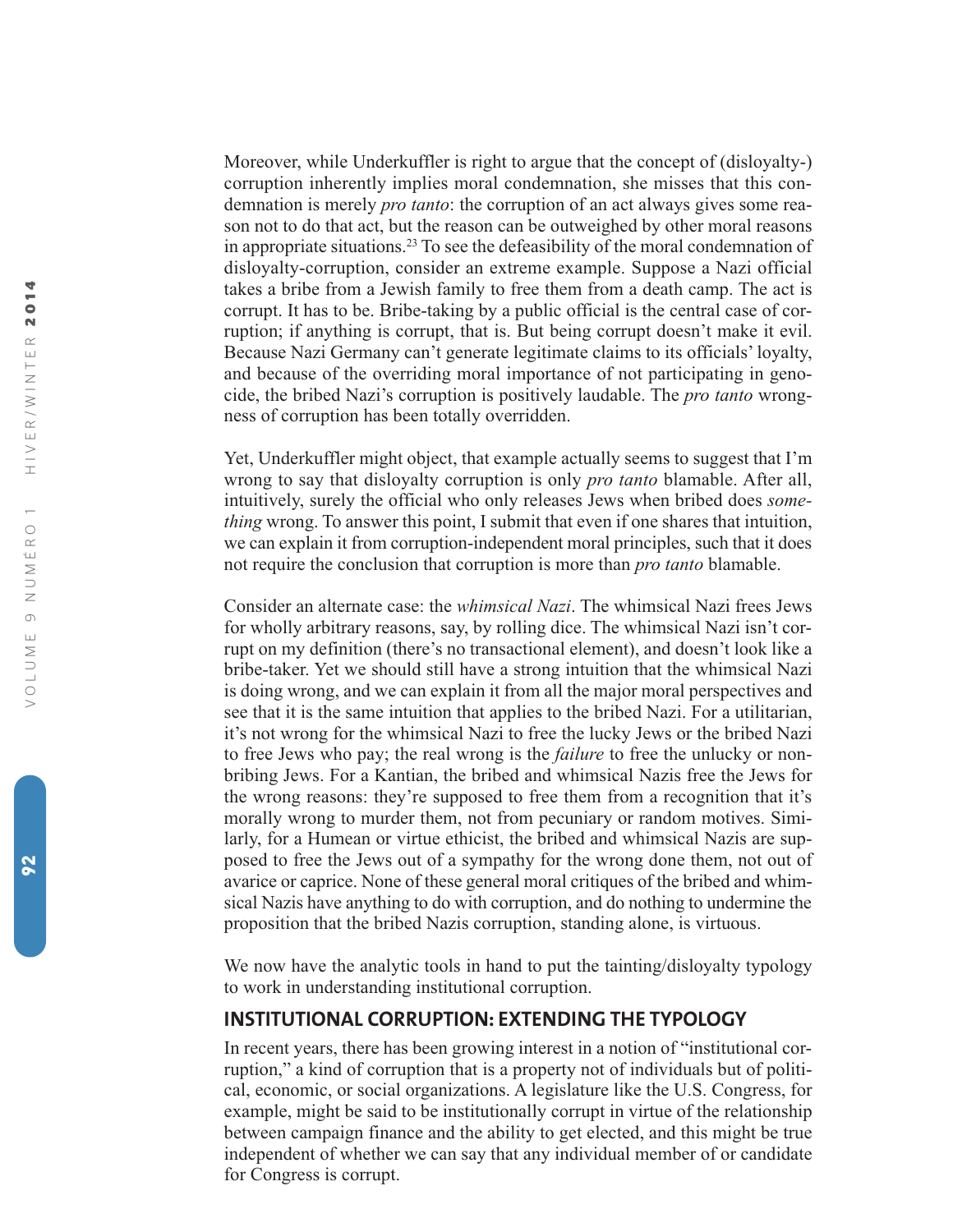The best discussions of institutional corruption, however, appear to be solely of the tainting sort. As yet, I have been unable to find a plausible version of institutional corruption equivalent to the disloyalty conception which I've described for the individual case. In the remainder of this paper, I will first discuss the leading account of institutional corruption as tainting, Lessig's "improper dependence" conception, and then give an account of institutional corruption as disloyalty. I will then criticize Dennis Thompson's version of institutional corruption, which appears to draw from ideas of disloyalty, but does not do so convincingly. Finally, I'll describe the moral significance of disloyalty-corruption in the institutional domain.

## **NON-MORALIZED INSTITUTIONAL CORRUPTION: THE DEPENDENCE CONCEPTION**

Lessig has, over the last several years, been advancing a "dependence conception" of institutional corruption. For Lessig, an institution is corrupt when it or its members have become dependent on the wrong thing. Congress has become dependent on funders, rather than on the people, therefore, Congress is corrupt.24 Elsewhere, Lessig defined institutional corruption as follows:

a systemic and strategic influence which is legal, or even currently ethical, that undermines the institution's effectiveness by diverting it from its purpose or weakening its ability to achieve its purpose, including, to the extent relevant to its purpose, weakening either the public's trust in that institution or the institution's inherent trustworthiness.25

I take these two definitions to be cover essentially similar territory: the "systematic and strategic influence" of the second is the improper dependence of the first, and the purpose of the second is the proper dependence, the one that an institution ought to have, of the first.

Lessig's conception is clearly equivalent to what in the individual domain I have called tainting-corruption. The idea of dependence is closely intertwined with that of tainting: pollutants corrupt the motivational structure of an individual as well as of an institution by generating dependence. Thus, the heroin addict example is tainting-corrupt in virtue of her dependence on heroin; it is the dependence that warps her character, and that subverts her will—it is that which makes her heteronomous. Similarly, Tsarina Alexandra was corrupted when she became dependent on Rasputin as a political, religious, and personal adviser, rather than on her own judgment or the advice of her non-evil advisers. The vain have become corrupted because they are addicted to the praise and admiration of others. And so forth.

Appropriately for a tainting conception, Lessig's conception of institutional corruption depends on a preexisting story about what an uncorrupted institution would look like, in the form of the requirement that the institution's effectiveness (i.e., its actual purpose, the content of its true collective will unaffected by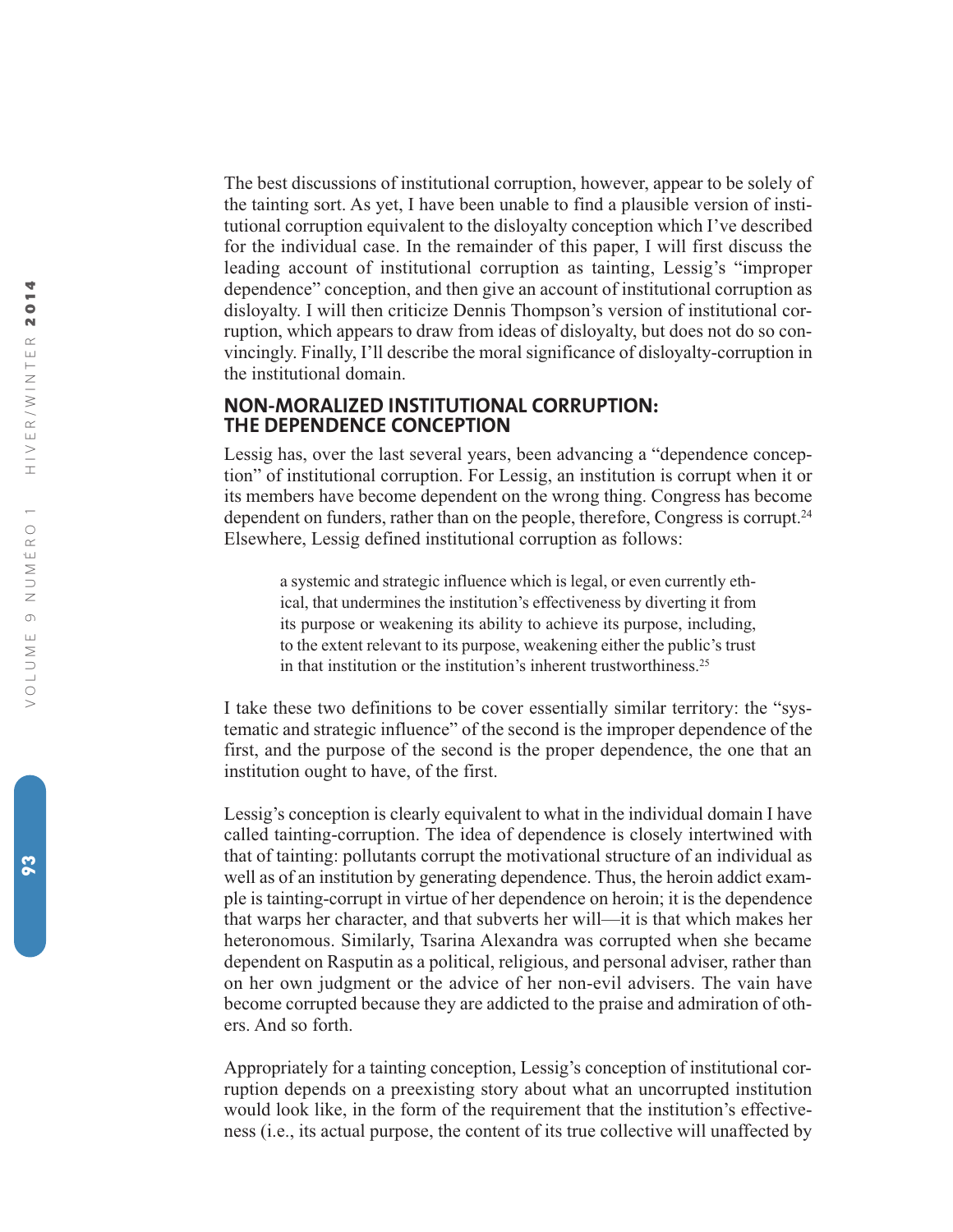the external, heteronomy-producing influence, its proper dependence) actually is undermined. Moreover, Lessig's conception seems to do a very good job at explaining our intuitions for concrete cases: the role of campaign finance in a legislature, or the role of gift-giving in pharmaceutical marketing, two of the main cases of institutional corruption on Lessig's account, do seem to have this sense of pollution: these practices are an insidious influence that taint the essence of the institutions in question.26

To see that the dependency corruption is not a moralized conception, and does not depend on disloyalty, consider that an institution can be dependency corrupt where individual agents are not doing anything even *pro tanto* wrong. Lessig gives as an example of institutional corruption the improper dependency of a judicial system on judicial ideologies, $27$  but this dependency can exist without any individual judge doing anything morally suspect. Accordingly, we might think, in accordance with the suggestion made at the beginning of this paper in the individual context, that the appropriate social response to dependence corruption is something like treatment: the corrupting influence of campaign finance, or judicial ideology, or pharmaceutical research support, ought to be purged from the system; being purged, the institution can go on, with no moral critique addressed to either people or organizations.

## **MORALIZED INSTITUTIONAL CORRUPTION**

However, there is conceptual space for a form of institutional corruption in the moralized, disloyalty, sense. Here, I describe one.

Elsewhere, I have shown that the rule of law is a property of a state's legal systems, and one of its requirements is *regularity*: a state that comports with regularity is one in which officials use their power only under the constraint of reasonably specific legal rules.28 In a regular state, officials maintain a *role separation* between their institutional roles and their personal identities: they set down their official powers when they leave the job; when they're on the job, they exercise their powers as given by law, for the ends encompassed by the law, when they clock out, they're free to use their personal resources to pursue their personal ends.29 Perhaps the exemplar of the official under the rule of law is the Anglo-American judge, whose institutional role is most strictly separate from her personal identity, a separation enforced not only by legal and ethical demands such as recusal requirements, but even by ritual: a judge puts on her role, and her impartiality, with a robe (and, traditionally in some countries, a wig), a symbolic reaffirmation and reminder of the difference between the judge's ordinary life and her life within the law.

By contrast, when regularity fails, this role separation does not obtain. Officials no longer are constrained to treat their powers as a trust to be used in accordance with the law. Instead, the institutions of the state permit officials to use their powers as part of their personal endowments (either by not making this use illegal, or not enforcing or being able to enforce such laws as exist), to be used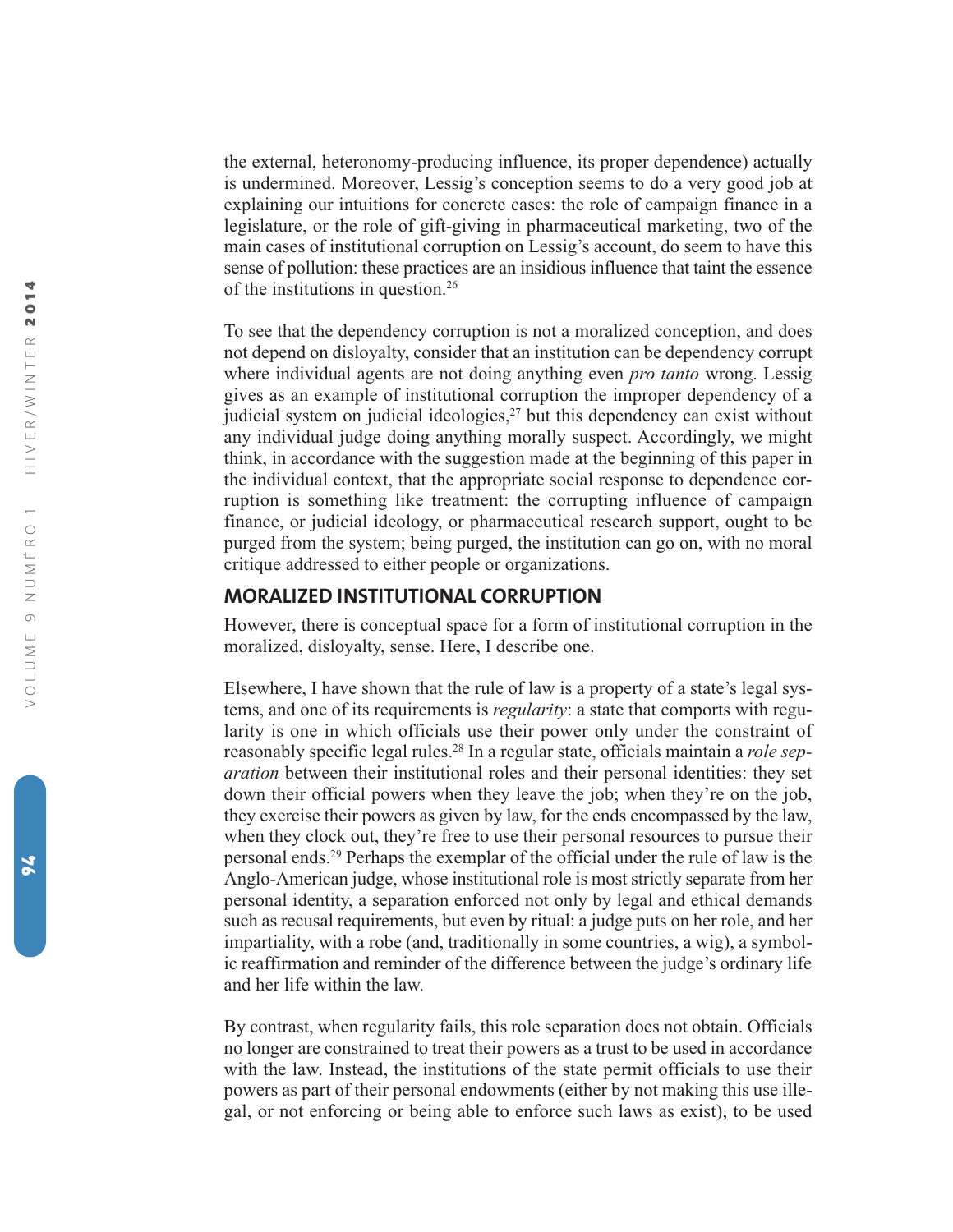however they want. Judges are allowed to rule for their friends, police officers are allowed to harass their enemies. That is, officials are allowed to treat their powers, delegated to them by the state and for the state's purposes, as their own personal property, for their own purposes.

It now becomes clear that individual disloyalty corruption and failures of regularity have the same basic feature of conversion of authority. And this gives us a candidate definition of institutional disloyalty corruption in a state: institutional corruption in a state is one way in which regularity can fail, characterized by officials being permitted by the *de jure* or *de facto* norms of the state to use their power as their own personal property in transactions with others. Institutional corruption is just a failure of the rule of law in transactional form.

The contrast between institutional and individual disloyalty corruption, then, is one of norms. Individual corruption violates some kind of meaningful legal, social, or economic (contractual) norm: an individually corrupt agent is one who not only converts his authority and switches his loyalties from his principal to someone else, but who violates the expectations embedded into his agency relationship by doing so. By contrast, in a case of institutional corruption, the agency relationship—typically with the state, although I will consider below cases of nonstate institutional corruption—itself is defective, such that agents are permitted by the norms that govern it to convert their powers and switch their loyalties.

On this definition, there are two quintessential cases of institutional disloyaltycorruption. The first is a state where the laws make no attempt to control the transactional conversion of public power, such as a dictatorship in which officials are permitted to use their powers to extract money and favors from the populace. The second is a state that formally defines the duties of its officials, but where, in reality, the laws are so ineffective at controlling them that officials routinely sell their powers for a price; this sale has become the new norm within the state.

Here, however, a problem with this understanding begins to appear. The notion of a conversion of authority presupposes some preexisting standard to determine for whom the authority in question is to be used (that is, who is the principal), and what constitutes using that authority for the principal. In the case of individual corruption, that standard can be supplied by preexisting legal, social, or economic/contractual norms. But institutional disloyalty-corruption is defined in part by the absence of effective norms. To understand institutional disloyalty-corruption, we must have the concept of an agent who is *allowed* to use her power in a way that is nonetheless *unauthorized*.

Allowedness can be a purely positive notion: to say that A is allowed to X might just mean that nothing is stopping A from X. For example, we can say that General McClellan allowed the Southern army to escape after the Battle of Antietam; by this we would merely mean that McClellan failed to stop the Southern army from escaping, even though he could have done so. By contrast, authori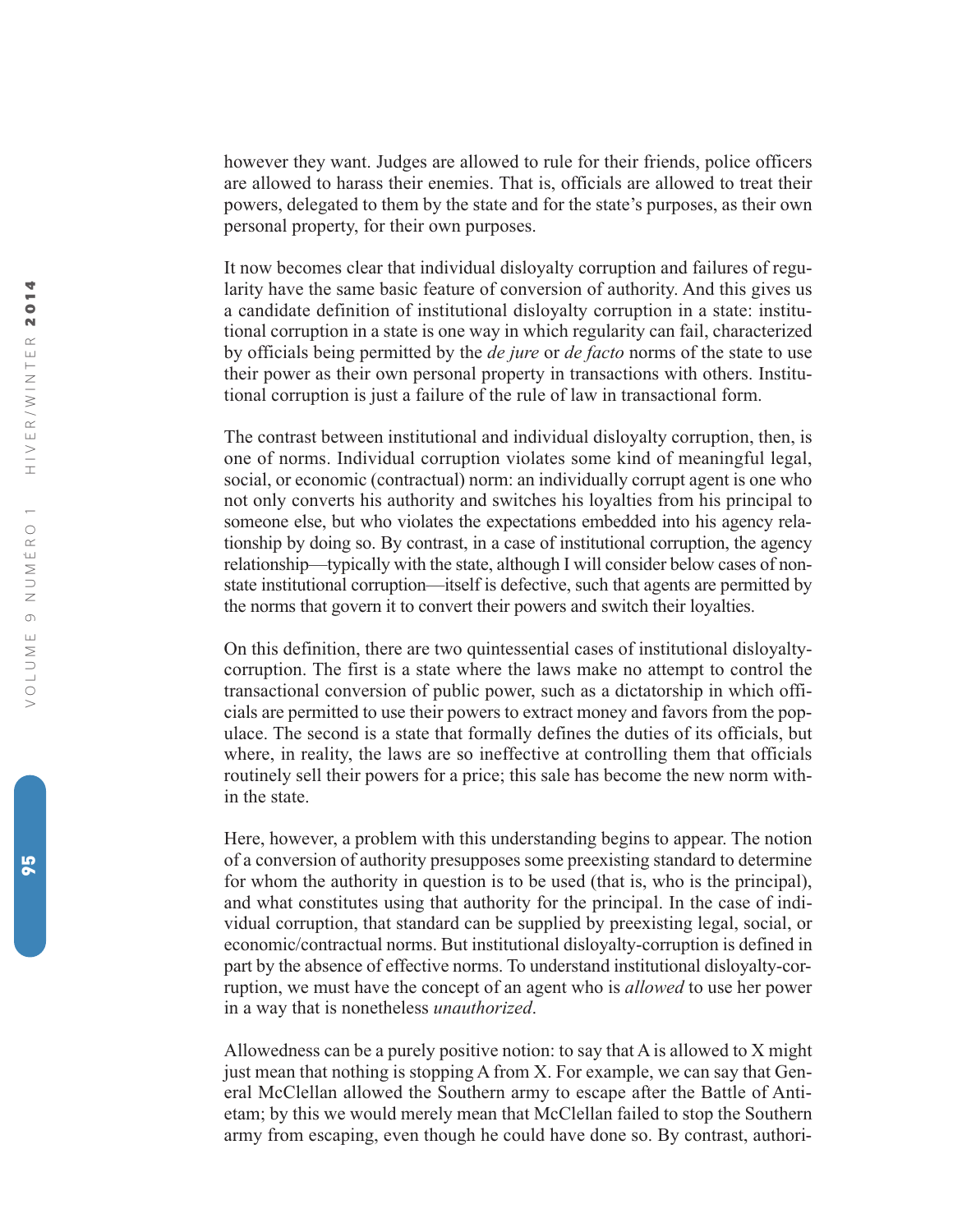zation is most naturally a normative notion. To say that A is authorized to X carries with it the implication that there is some evaluative standard (which need not be all-things-considered morality) according to which it is right that A X. Thus, it makes sense for ordinary users of English to say that the Southern army was allowed, but not authorized, to escape. The difference depends on the existence of an evaluative standard (norm).

Where there are existing *de jure* norms regulating the use of official power, but those norms are toothless and ignored, the norm against which we judge official power to be converted without authorization can be internal, drawn from the ambitions that the law declares, but fails to meet. We might also draw such internal norms from the non-legal ambitions of a political community. For example, if there are documents, historical declarations, or cultural or religious ideals that express the guiding purposes of a political community, as for example the U.S. Declaration of Independence and preamble to the Constitution, we might say that a set of operational social or legal norms that allow officials to use their power inconsistent with those ideals is institutionally corrupt. However, where no such internal norms are available, we must appeal to external norms, such as moral principles or general ideas about what government power is for and how it ought to work. In such cases, the idea of institutional corruption as disloyalty may have no independent normative content: it may simply refer to a norm of behavior that violates independent moral principles governing the way an entity ought to regulate its agents. When the state is involved, often this independent principle will be the rule of law, which is the moral norm governing the way that states ought to control their officials.<sup>30</sup> A state that gives officials too much discretion violates the principle of regularity, in doing so, it may also allow officials treat the power delegated to them as their own, in which case it will be institutionally corrupt in the external sense.31

Fully defined, then, institutional disloyalty-corruption is a species of *norm-conflict*. A property of systems of norms, it occurs when agents are allowed by existing *de jure* or *de facto* norms to treat the authority delegated to them by their principals as their own, by using that authority other than for the principal or in pursuit of the agent's compensation (as in individual disloyalty-corruption), and as part of loyalty-shifting transactions (as in individual disloyalty-corruption), where those norms conflict with other moral, legal, social, or economic-contractual norms applying to the principal-agent relationship that indicate that the use to which the agent is putting her authority is not for her principal.

# **AN ALTERNATIVE MORALIZED CONCEPTION?**

Contrast the loyalty conception given with that of Thompson. Thompson argues that the difference between institutional and individual corruption is that in the former, "the benefit an official receives is political rather than formal, the service the official provides is systematic rather than episodic, and the connection between the benefit and the service manifests a tendency that disregards the democratic purpose," concluding that "institutional corruption occurs when an institution or its agent receives a benefit that is directly useful to performing an institutional function, and systematically provides a service to the benefactor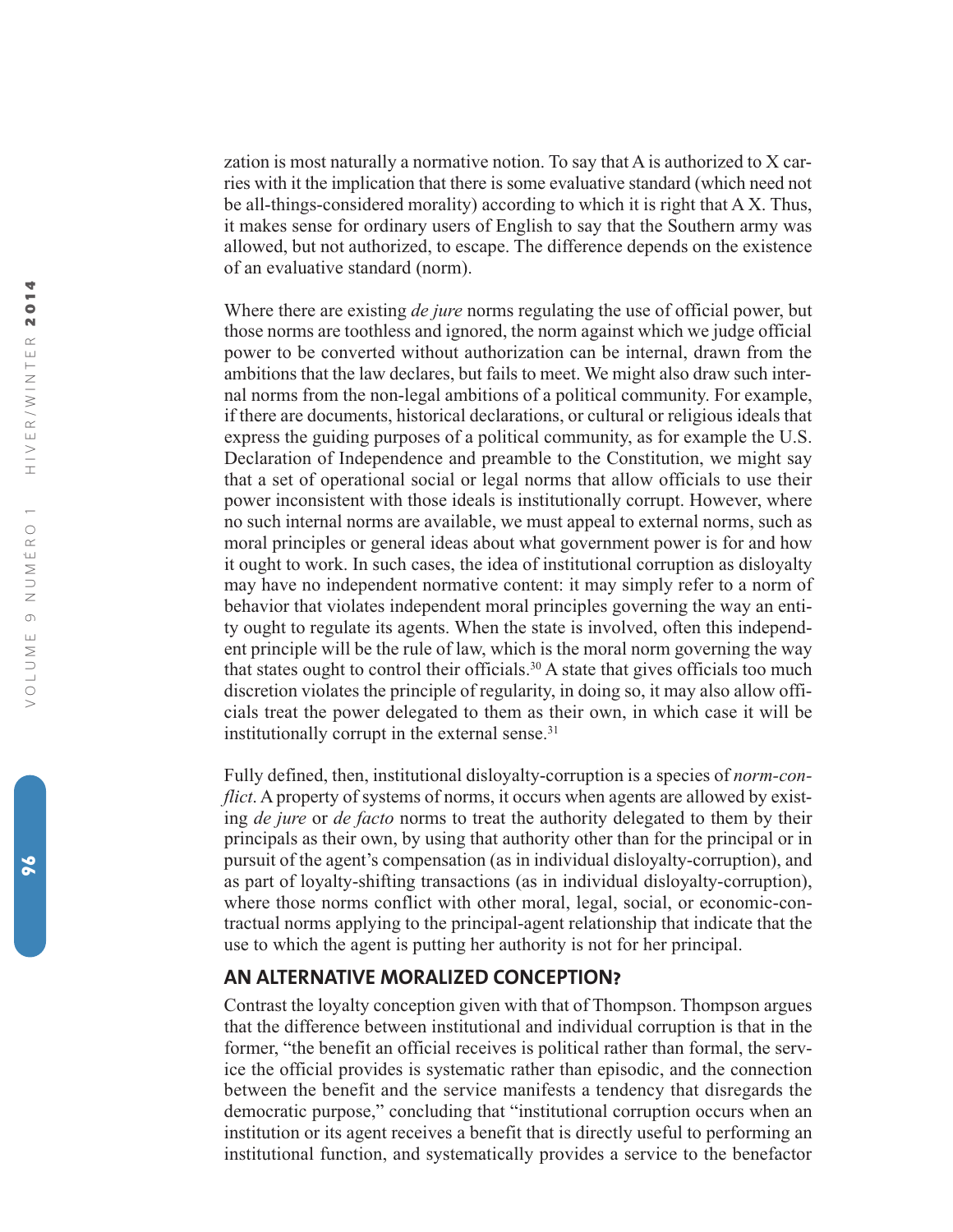under conditions that tend to undermine legitimate procedures of the institution."32 The transactional element seems to suggest that Thompson is aiming at something like a disloyalty conception.

However, taken as a disloyalty conception, Thompson's definition of institutional corruption seems too broad. Consider the practice of legislators making use of briefing papers prepared by lobbyists. Under some circumstances, this would meet Thompson's definition: legislators receive a benefit (information) directly useful to performing their legislative functions, they systematically provide a service to the lobbyists in the form of an audience for their views as presented in those briefing papers, and, to the extent lobbyist-provided information drowns out other information, the practice appears to undermine legitimate procedures of a legislature by undermining the extent to which constituents have access to their representatives on equal terms, as well as undermining legislators' access to objective and unbiased information.

Doubtless there are things to be said against the briefing paper system. By distorting the information legislators receive, it may bring about worse public policies; by making it easier for special interests to be heard than ordinary citizens, it may make the system less democratic. Yet it seems strained to describe these vices as "corruption." The intuitive judgment that briefing papers aren't corrupt proceeds, I submit, from the fact that the state retains legislators' undivided loyalties: the "benefit" received by a legislator is the ability to do her job more efficiently, she accepts this benefit in order to achieve that end, and there's no reason to think that the provision of briefing papers in any way obligates legislators to provide special advantages to lobbyists. The special advantages lobbyists happen to receive from legislators as a result of their providing briefing papers are just the incidental consequences of their having made themselves useful to the government in a personally beneficial way, not the object of some kind of *quid pro quo*.

Moreover, Thompson's definition requires bad consequences ("tends to undermine the legitimate purposes"). But our ordinary notions of disloyalty-corruption depend on the character of the act, not on its consequences. We would ordinarily say, for example, that an institutionalized system of bribery that citizens and officials use to evade an ossified and inefficient bureaucracy is a form of corruption, even though it brings about good consequences. It's not clear that Thompson's account has the resources to explain that judgment.

My definition avoids these problems. It accounts for the non-corruption of the briefing paper system, because it requires transactions and shifting loyalties. And it depends only on the character of an act, rather than its consequences<sup>33</sup>.

### **CONCLUDING REMARKS: THE MORAL CRISIS OF CORRUPTION**

Let us return for a moment to the case of the U.S. Congress. Lessig has given us a compelling account of how it is corrupt in the non-moralized sense, and thus a suitable candidate for treatment—for the removal of the polluting influence of money. But we can also give a case for Congress being corrupt in the moralized, disloyalty, sense, and thus a suitable candidate for moral condemnation.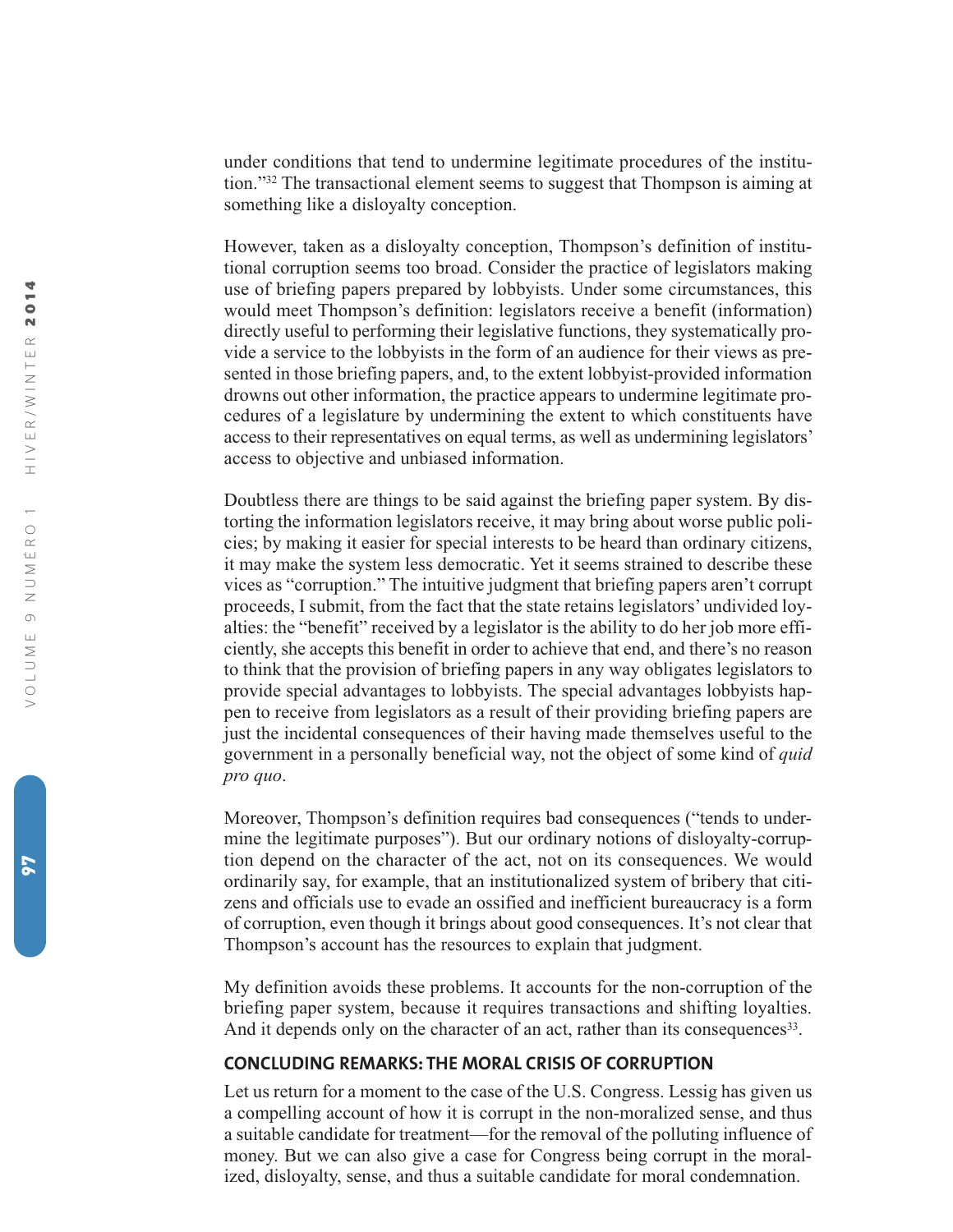Regularity is not the only principle of the rule of law. Another is generality, which requires that the positive law apply to all citizens on equal terms, or, more precisely, treat all citizens as equals.34 While the principle of generality applies to all states, it has particular importance in democracies, which come prepackaged with the notion that each citizen is to be equal under law. Thicker theories of democracy, such as Rousseau's, have the notion of general law built right in, in the form of the claim that the general will cannot speak except through general laws—that is, that a mode of government that depends on the notion that each law is the will of all citizens must necessarily presuppose that each law is justifiable by reasons that include each citizen.<sup>35</sup>

The principle of generality can give the external normative standard against which we can see institutional disloyalty-corruption in a democracy. A legislator who is individually disloyalty-corrupt betrays the public by making law that is not general—that fails to treat citizens as equals, that cannot be defended in terms of reasons that are applicable to the population as a whole—in the context of corrupting transactions. And a state that permits such lawmaking is institutionally disloyalty-corrupt.

The difference between the applications of the dependency conception of corruption and disloyalty-corruption is that disloyalty-corruption requires the laws actually be bought: legislators must actually make deals leading to non-general laws; the mere influence of campaign finance on elections is insufficient. For example, suppose we lived in a (bizarre) state in which the wealthy cared about exactly one political issue: how physically attractive their representatives happened to be. In this world, they would donate lots of money to the beautiful politicians and none to the ugly; only the beautiful would win what Lessig has called the "funders election" and have a chance to go before the people. Assuming that the beautiful aren't systematically different from ordinary people, such a world would be characterized by an improper dependency, just as ours, but that dependency would have no political effect: politicians would feel no need to do anything special in order to appeal to the funders, their political positions would not change as a result of the funders election, and their loyalty would continue to lie entirely with the people. In such a world, Congress would count as corrupt under the dependency conception of institutional corruption but not the disloyalty conception.

Importantly, such a state could still count as a Rousseauian democracy, since the laws could still be aimed at the public good. For the same reason, such a state could still comport with the rule of law. By contrast, in a state in which Congress actually makes non-general laws as a result of being bought, the laws are no longer general, and it is no longer a Rousseauian democracy. Bought legislators are no longer loyal to the people: those whose interests are disregarded (and there must be some in order for us to say that law is not general) are no longer treated as part of the *polis* to which the bought legislator is accountable.<sup>36</sup> Similarly, a state in which judges and police are bought fails by the standards of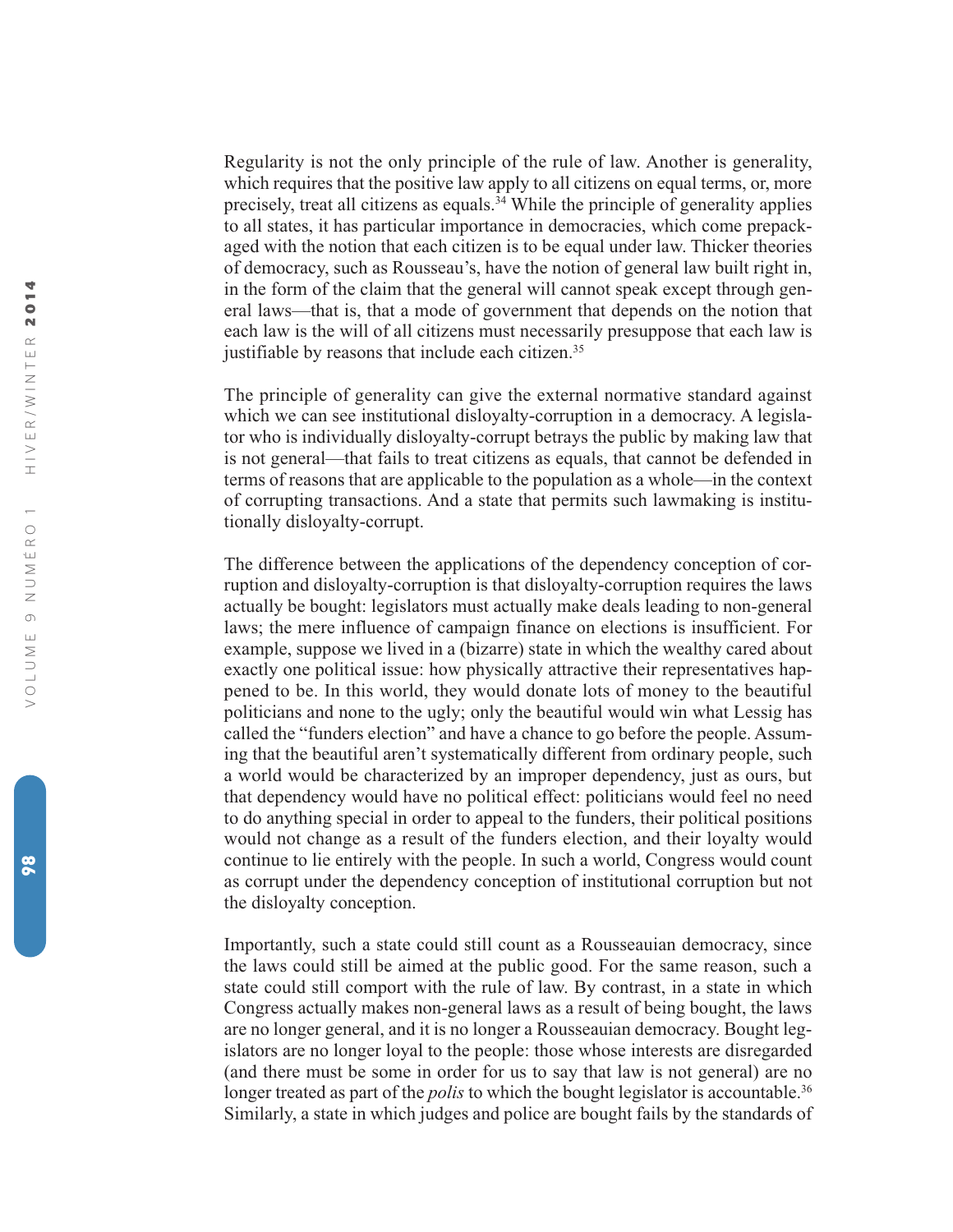democracy in addition to the rule of law: being unconstrained by law, the bribed officials no longer serve the sovereign *demos*, which no longer controls the power exercised by its officials.37

It is for that reason that a disloyalty-corrupt state warrants moral condemnation as well as reform.38 A state that is institutionally corrupt in the dependency sense is merely broken. It is likely to function sub-optimally; we probably won't get politicians as good or legislation as wise as we might get otherwise. Such corruption calls for reform. A state that is institutionally corrupt in the disloyalty sense is illegitimate. Failing by the standards of both democracy and the rule of law, such a state presents the public with an urgent moral crisis.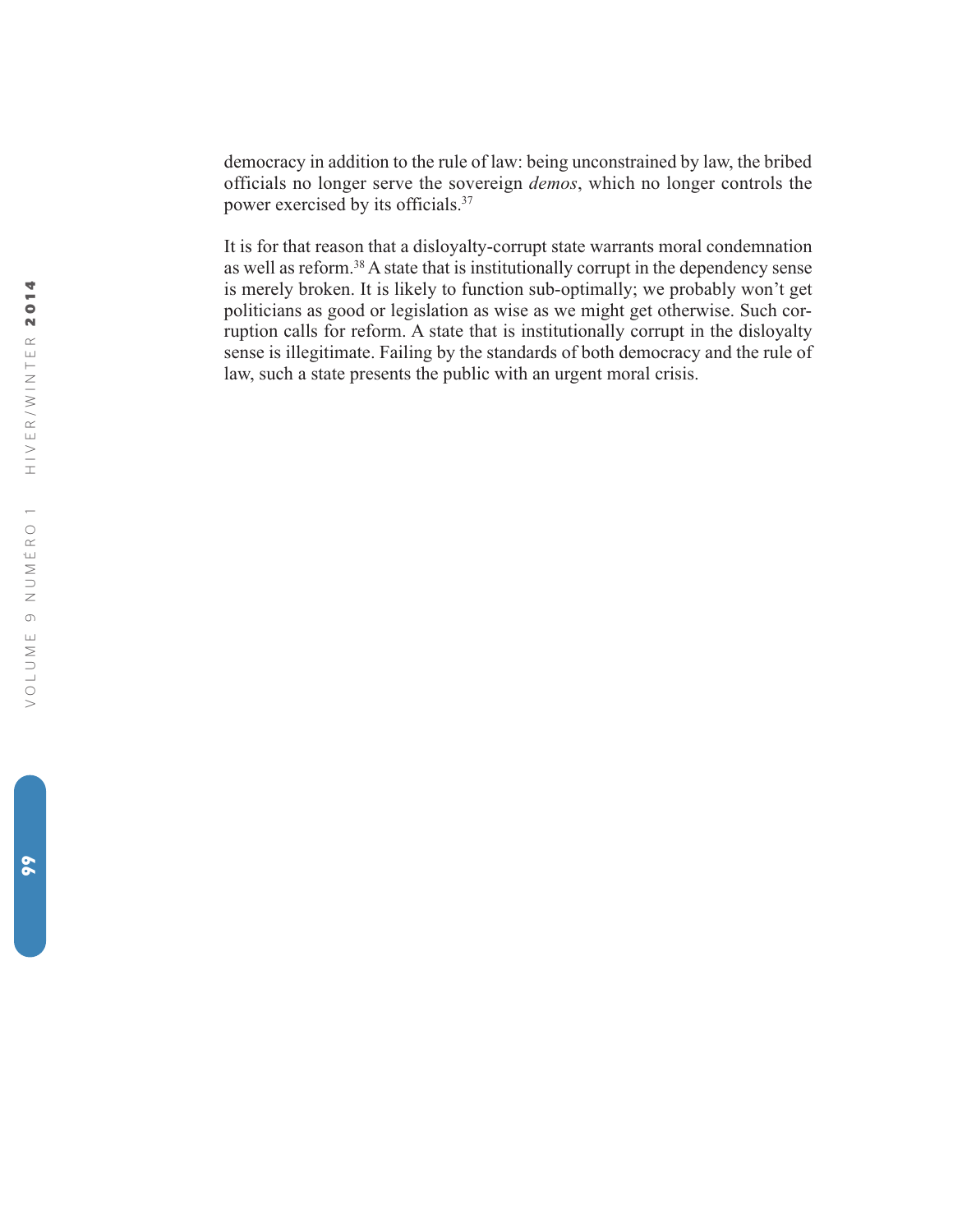### **NOTES**

- <sup>1</sup> I thank Zephyr Teachout and Joseph Yockey for taking the time to read an earlier draft of this paper.
- <sup>2</sup> From *On the Crown*, Vince trans.
- <sup>3</sup> Nagle, John, "Corruption, Pollution, and Politics," *Yale Law Journal*, vol. 110, no. 2, 2000, p. 293, insightfully draws out the analogy between corruption and pollution for the case of money in politics.
- <sup>4</sup> For example, Kleinig, John and William Heffernan, "The Corruptibility of Corruption," *in* Heffernan and Kleinig, (eds.), *Private and Public Corruption*, Lanham, MD, Rowman & Littlefield, 2004, p. 3-24, argue that the disloyalty sense is a modern derivative of the ancient pollution sense.
- <sup>5</sup> For a case where the one who is corrupted is even more clearly blameless, a slave can be corrupted by the condition he finds himself in, trained to a habit of subservience ("servility"— Satz, Debra, *Why Some Things Should Not Be for Sale: The Moral Limits of Markets*, Oxford, Oxford University Press, 2010, p. 184-6). Compare Euben, J. Peter, "On Political Corruption," *The Antioch Review*, vol. 36, no. 1, 1978, p. 103, who points out in his insightful elucidation of tainting-corruption that powerlessness corrupts just as surely as does Lord Acton's power.
- <sup>6</sup> For example, Carl J. Friedrich, "Corruption Concepts in Historical Perspective," *in* Arnold Heidenheimer, Michael Johnston & Victor LeVine (eds.), *Political Corruption: A Handbook* , Piscataway, New Jersey, Transaction, 1989, p. 15-23, gives an excellent history of the tainting conception, but inappropriately assimilates it to bribe-taking both in a discussion of Plato and in discussing its modern application.
- <sup>7</sup> Most evocatively translated by Hugh G. Evelyn-White as "bribe-swallowing lords."<br><sup>8</sup> Eq. eventual Play, Advian "Hebbes on Corruntion*" History of Political Thought we*
- <sup>8</sup> For example, Blau, Adrian, "Hobbes on Corruption," *History of Political Thought* vol. 30, no. 4, 2009, p. 596, interestingly suggests that, for Hobbes, bribe-taking follows from a "cognitive corruption" where one's mental process is corrupted and one misapprehends one's self-interest.
- <sup>9</sup> Underkuffler, Laura, *Captured by Evil: The Idea of Corruption in Law,* New Haven, Yale University Press, 2013 draws on this idea to point out the dangers of corruption for a community's legal order as a whole.
- $10$  *Ibid.*<br> $11$  **I** tak
- I take Underkuffler's work to be primarily sociological: she admirably draws out the conception of corruption at work in our legal system and public political culture, a conception that does seem to equivocate between the tainting and disloyalty notions. By contrast, my task here is more akin to conceptual analysis in analytic philosophy, attempting to sort out our uses of the concept of corruption in internally consistent and defensible ways. Consequently, nothing here should be taken as an objection to Underkuffler's sociological analysis.
- <sup>12</sup> I attempt, here, to draw out our concept of corruption using something like what Finnis, John, *Natural Law and Natural Rights*, Oxford, Clarendon Press, 1980, p. 9-10, calls the "central cases" method, beginning from bribery and generalizing out.
- <sup>13</sup> On the institution in general, see White, Eugene "From Privatized to Government-Administered Tax Collection: Tax Farming in Eighteenth-Century France," *The Economic History Review*, vol. 57, 2004, p. 636-663.
- <sup>14</sup> Actually, this isn't quite right, because she may have moral or legal reason to not participate in Barry's corrupt conversion of his official Yale powers, but let us assume this away for purposes of analytic clarity.
- <sup>15</sup> And Alice would still count as corrupt even if we are consequentialists who think that, on the whole, Barry's year at the hospital will produce more good than Alice's faithfully collecting the state's taxes; similarly, Robin Hood was still a thief, even if his theft might arguably have been justifiable by some external moral principle.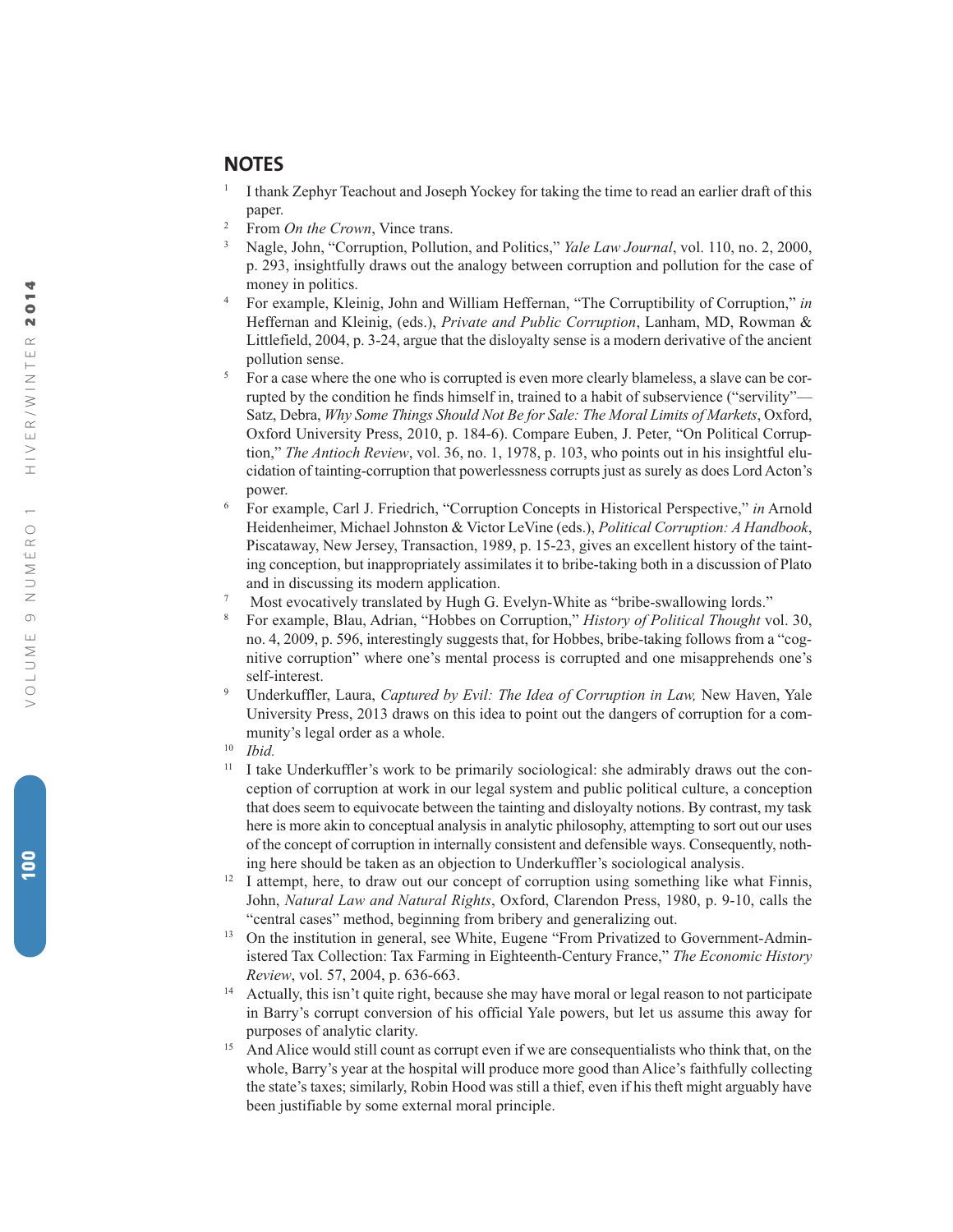- <sup>16</sup> In all cases, however, for an agent to use the authority delegated to her "for X" is to *intend* the appropriate relationship between the act of using authority and X's instructions or interests; if A's use of authority happens to incidentally serve X's interests or instructions even though she intends to use it in pursuit of someone else's (Y's) interests or instructions, A uses the authority for Y, not for X.
- $17$  In legal jargon, we usually say that guardians are "fiduciaries," but a fiduciary is basically just an agent for a particularly vulnerable principal upon whom the law imposes extra-strict obligations.
- <sup>18</sup> The closest view to mine in the prior literature of which I'm aware is Zimring, Franklin and David Johnson, "On The Comparative Study of Corruption,"*Pacific McGeorge Global Business & Development Law Journal*, vol. 20, 2007, p. 243, who also define corruption in terms of the abuse of authority, but who leave off the transactional element. Zimring and Johnson's definition of corruption also requires it be illegal; as will be discussed later in this paper, this need not be a property of all kinds of corruption on my account.
- <sup>19</sup> Underkuffler, "Captured by Evil," *op. cit.*.
- <sup>20</sup> *Ibid*., p. 11-14.
- <sup>21</sup> This is similar to the conception of corruption held by the framers of the U.S. Constitution, according to Teachout, Zephyr, "The Anti-Corruption Principle," *Cornell Law Review*, vol. 20, 2009, p. 373-377.
- <sup>22</sup> Ordinarily, disloyalty-corruption will be both illegal and all-things-considered immoral, but that's because people ordinarily ought to keep their promises, and because states ordinarily find it expedient to outlaw things like bribe-taking; these are both contingent rather than necessary facts about any particular instance of corruption.
- <sup>23</sup> Underkuffler, "Captured by Evil," *op. cit.* p. 21-22, levies a similar objection against conceptions of corruption that center on the betrayal of trust; this version of the objection is answered in the same way.
- <sup>24</sup> Lessig, Lawrence, "What an Originalist Would Understand 'Corruption' to Mean", *California Law Review*, forthcoming.
- <sup>25</sup> Lessig, Lawrence, "'Institutional Corruption' Defined," *Journal of Law, Medicine, and Ethics*, vol. 41, no. 3, 2013, p. 2.<br><sup>26</sup> However, dependence may not be the only way an institution can be tainting-corrupt. For
- example, we might think that the private prison industry corrupts the criminal justice system by, *inter alia*, inserting minimum occupancy requirements into contracts with states and lobbying for harsh criminal laws, even though the system is in no sense "dependent" on that industry.
- <sup>27</sup> Lessig, "'Institutional Corruption' Defined," *op. cit.*, p. 3.
- <sup>28</sup> Gowder, Paul, "The Rule of Law and Equality," *Law and Philosophy*, vol. 32, no. 5, 2013, p. 565.
- <sup>29</sup> *Ibid.*
- <sup>30</sup> *Ibid.*
- <sup>31</sup> To see that this is about discretion rather than about financial transactions themselves, imagine a state in which police officers are explicitly allowed to take personal payments in lieu of ticketing minor traffic violations. Those police officers would resemble the tax farmers of *Ancien régime* in France: they would not be entitled to use their power for themselves rather than for the state, but would simply be entitled to count as their compensation some payments directly from those over whom they wield the state's power, in clearly defined circumstances. (And this would most likely be written into law in order to serve the state's purposes, since having fines paid directly to individual police officers would still deter traffic violations, while saving administrative and salary costs.) This would be an example neither of the failure of regularity (officials still being adequately constrained, i.e., not permitted to solicit payments except in the narrow situations specified by law), nor of institutional disloyalty corruption.